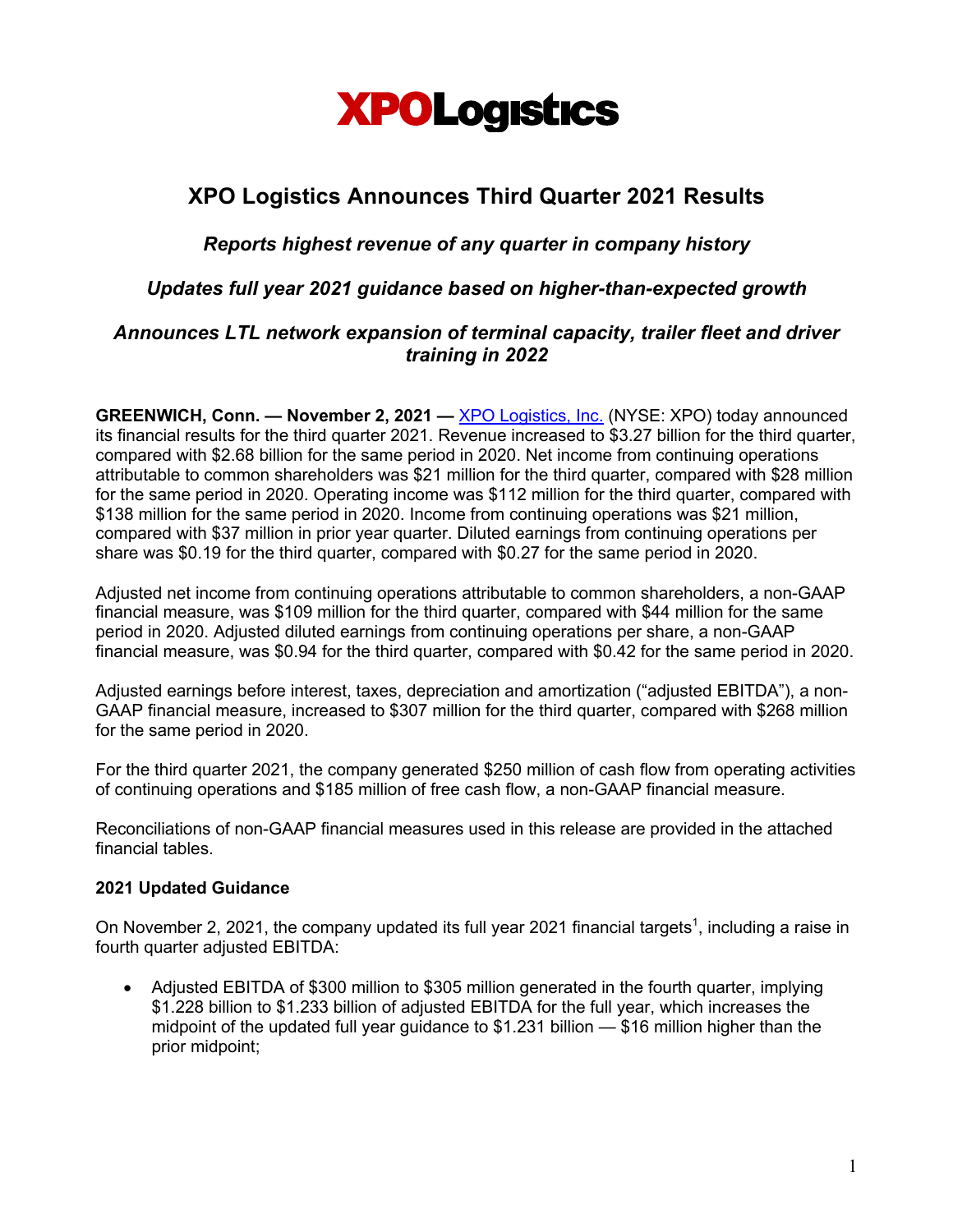- Depreciation and amortization of \$390 million to \$395 million, excluding approximately \$95 million of acquisition-related amortization expense, from a prior target of \$385 million to \$395 million;
- Interest expense<sup>2</sup> of approximately \$200 million, unchanged;
- Effective tax rate of 24% to 26%, from a prior target of 23% to 25%;
- Adjusted diluted  $EPS<sup>3</sup>$  of \$4.15 to \$4.25, from a prior target of \$4.00 to \$4.30;
- Net capital expenditures of \$250 million to \$275 million, unchanged; and
- Free cash flow of \$425 million to \$475 million, from a prior target of \$400 million to \$450 million.
- $<sup>1</sup>$  The company's full year 2021 pro forma financial targets have been calculated as if the August</sup> 2021 spin-off of the logistics segment had been completed on January 1, 2021. Guidance assumes 116 million diluted shares outstanding at year-end, and assumes current macroeconomic trends continue and labor and equipment shortages don't worsen.
- $2$  Interest expense is presented on a pro forma basis; 2021 reported interest expense is expected to be approximately \$230 million.
- <sup>3</sup> Adiusted diluted EPS, assuming reported interest expense of approximately \$230 million, would be a range of \$4.00 to \$4.05.

## **CEO Comments**

Brad Jacobs, chairman and chief executive officer of XPO Logistics, said, "Company-wide we had an excellent third quarter, with record revenue and a solid beat on the bottom line. Our truck brokerage business had another phenomenal quarter, while our less-than-truckload results were mixed.

"In North American truck brokerage, every major metric was up year-over-year by large doubledigits. We grew third quarter gross and net revenue in truck brokerage by 62%, on a 37% increase in load count per day. Our top 20 customers increased their total volume with us by 45%, and our share of wallet is trending up with key customers. These gains are being driven by our massive brokered capacity, robust digital capabilities and customer trust in our experienced brokerage leaders. We've tripled the number of customers on our XPO Connect digital platform from a year ago, and carrier usage is up over 100%. More than 550,000 drivers have downloaded the app to date.

"In North American LTL, we had our strongest yield growth yet, up 6% excluding fuel year-over-year. However, our operating ratio was negatively impacted by our decision to continue insourcing purchased transportation in the midst of driver and equipment constraints. We took actions that are gaining rapid traction — our yield growth accelerated again in October, and our network is more balanced now than it was a few weeks ago. We're still targeting at least \$1 billion of adjusted EBITDA in LTL in 2022. And over the next 12 to 24 months, we plan to invest more capital to expand our North American LTL door count by approximately 6% in key metros, following the 264-door Chicago Heights terminal we just opened."

Jacobs concluded, "We raised our 2021 guidance for full year adjusted EBITDA to \$1.228 billion to \$1.233 billion, including a fourth quarter adjusted EBITDA increase to \$300 million to \$305 million.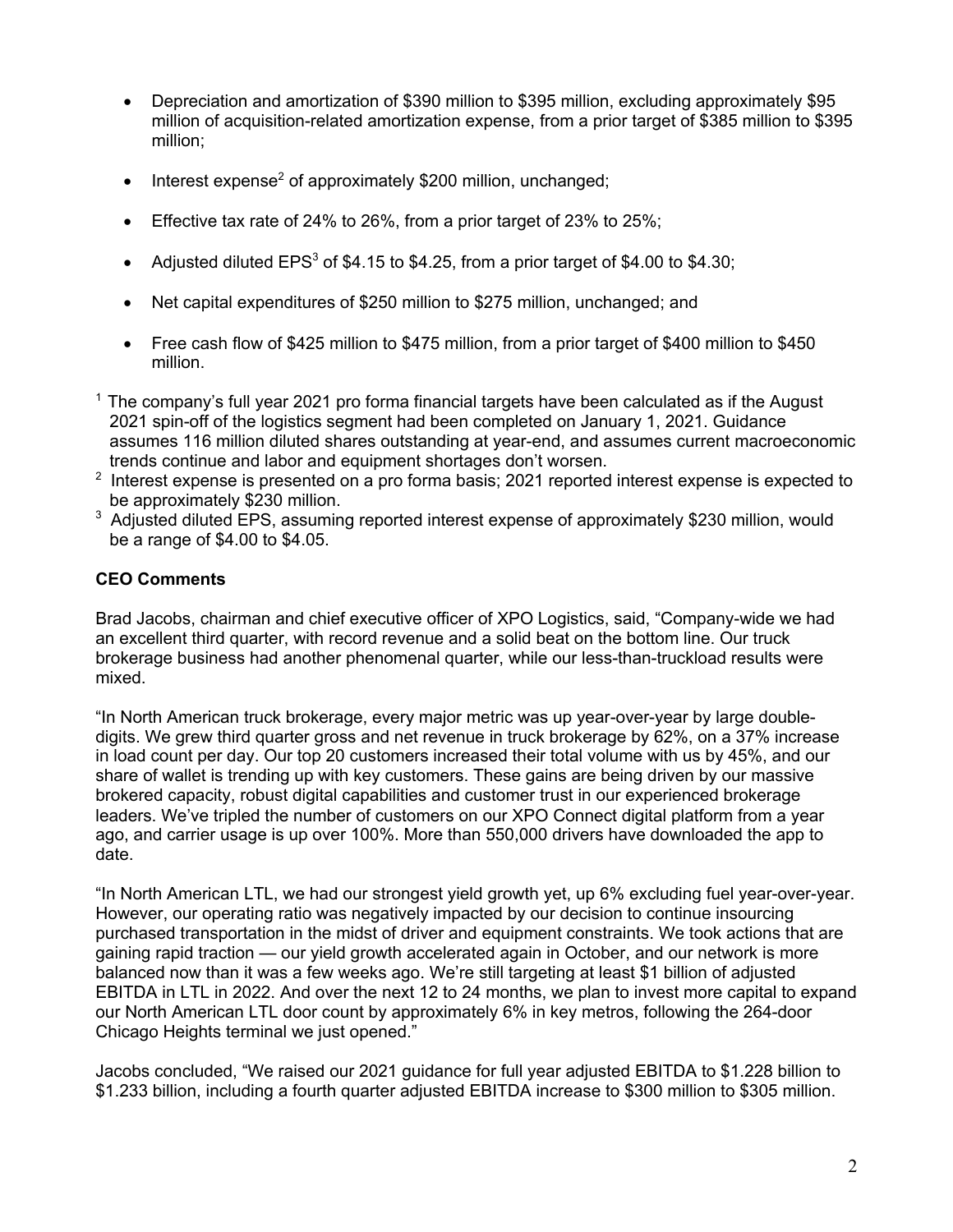This reflects our third quarter results and our confidence in delivering a strong finish to the year across our business."

# **North American LTL Strategic Actions**

XPO is executing a company-specific action plan to enhance network efficiencies and drive growth in its high-ROIC LTL business, including:

- Improving network flow with selective freight embargoes, with the cost embedded in 2021 guidance;
- Driving pricing by pulling the January 2022 General Rate Increase forward to November, and instituting accessorial charges for detained trailers, oversized freight and special handling;
- Expanding the 2022 graduate count at XPO's US driver training schools to more than double the nearly 800 graduates the company will have in 2021;
- Significantly increasing production capacity at XPO's trailer manufacturing facility in Arkansas, with the expectation of nearly doubling the year-over-year number of units produced in 2022; and
- Importantly, allocating capital to expand North American LTL door count by 900 doors, or approximately 6%, over the next 12 to 24 months to improve network-wide operating efficiency and support future revenue growth.

## **Third Quarter 2021 Results by Segment**

Starting with the third quarter of 2021, the company has two reporting segments, reflecting the spinoff of its logistics segment: North American Less-than-Truckload, and Brokerage and Other Services.

• *North American Less-Than-Truckload:* The segment generated revenue of \$1.07 billion for the third quarter 2021, compared with \$933 million for the same period in 2020. The yearover-year increase in segment revenue reflects an increase in average weight per day and yield.

Operating income for the segment was \$149 million for the third quarter 2021, compared with \$170 million for the same period in 2020. Adjusted EBITDA for the third quarter 2021 was \$222 million, compared with \$238 million for the same period in 2020. Adjusted EBITDA reflects a \$5 million gain on sale of real estate in the third quarter of 2021, which is significantly lower than the \$26 million gain for the same period in 2020. Adjusted EBITDA in the third quarter of 2021 also reflects higher revenue and lower COVID-19-related expenses, partially offset by increased compensation costs and purchased transportation expense incurred to meet growing demand.

The third quarter operating ratio for the segment was 86.1% and the adjusted operating ratio was 83.9%. Excluding gains from sales of real estate, the LTL adjusted operating ratio was 84.4%.

• *Brokerage and Other Services:* The segment generated revenue of \$2.26 billion for the third quarter 2021, compared with \$1.78 billion for the same period in 2020. The year-over-year increase in segment revenue reflects an increase in truck brokerage loads per day in North America and improved pricing across segment services, enhanced by the company's digital platform, as well as improving market conditions in the recovery. These gains were partially offset by the impact of the global semiconductor shortage, which constrained customer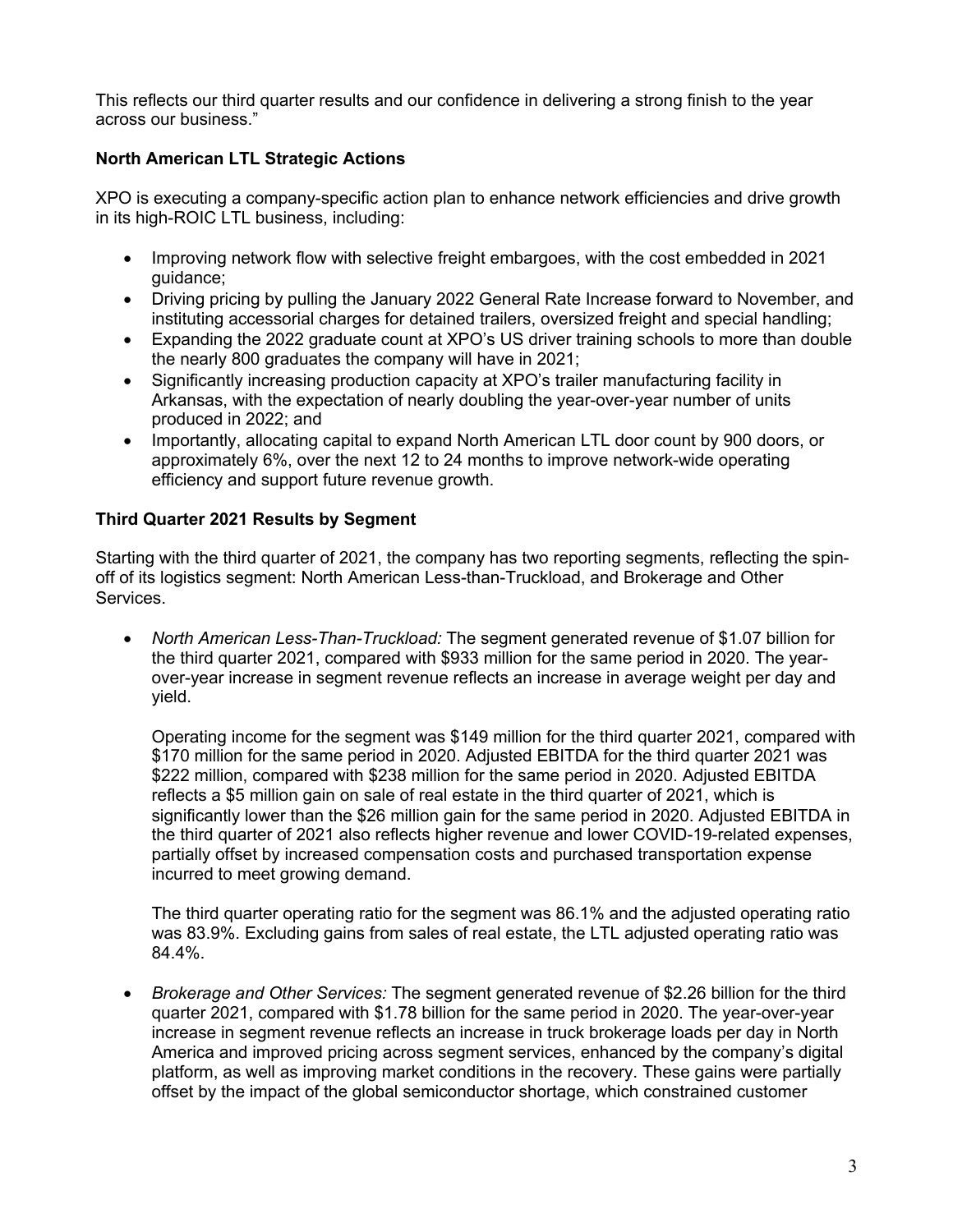demand for freight transportation services in North America and Europe, and by a truck driver shortage in the UK and North America.

Operating income for the segment was \$58 million for the third quarter, compared with \$31 million for the same period in 2020. Adjusted EBITDA was \$131 million for the third quarter 2021, compared with \$90 million for the same period in 2020. The year-over-year increase in adjusted EBITDA was primarily driven by higher revenue due to load growth and improved pricing, partially offset by higher compensation and facilities costs.

The company continued to significantly outperform the truck brokerage market in North America. Truck brokerage revenue in North America increased 62% year-over-year to \$700 million for the third quarter, compared with \$432 million for the same period in 2020. Net revenue increased 62% year-over-year to \$99 million for the quarter, compared with \$61 million for the same period in 2020.

• *Corporate:* Corporate expense was \$95 million for the third quarter of 2021, compared with \$63 million for the same period in 2020. The year-over-year increase in corporate expense primarily reflects a legal settlement of \$29 million and other discrete items in the third quarter of 2021. Corporate adjusted EBITDA, which excludes the discrete items, was an expense of \$46 million for the third quarter of 2021, compared with an expense of \$60 million for the same period in 2020, primarily reflecting lower insurance expense and third-party professional fees in the 2021 period.

## **Liquidity Position**

As of September 30, 2021, the company had over \$1.2 billion of total liquidity, including \$254 million of cash and cash equivalents and approximately \$993 million of available borrowing capacity. The company's net leverage was 2.8x, calculated as net debt of \$3.3 billion, divided by adjusted EBITDA of \$1.2 billion for the 12 months ended September 30, 2021.

## **Conference Call**

The company will hold a conference call on Wednesday, November 3, 2021, at 8:30 a.m. Eastern Time. Participants can call toll-free (from US/Canada) 1-877-269-7756; international callers dial +1- 201-689-7817. A live webcast of the conference will be available on the investor relations area of the company's website, xpo.com/investors. The conference will be archived until December 3, 2021. To access the replay by phone, call toll-free (from US/Canada) 1-877-660-6853; international callers dial +1-201-612-7415. Use participant passcode 13724084.

#### **About XPO Logistics**

XPO Logistics, Inc. (NYSE: XPO) is a leading provider of freight transportation services, primarily truck brokerage and less-than-truckload (LTL). XPO uses its proprietary technology, including the cutting-edge XPO Connect® automated freight marketplace, to move goods efficiently through supply chains. The company's global network serves 50,000 shippers with 756 locations and approximately 42,000 employees, and is headquartered in Greenwich, Conn., USA. Visit xpo.com and europe.xpo.com for more information, and connect with XPO on **Facebook**, Twitter, LinkedIn, Instagram and YouTube.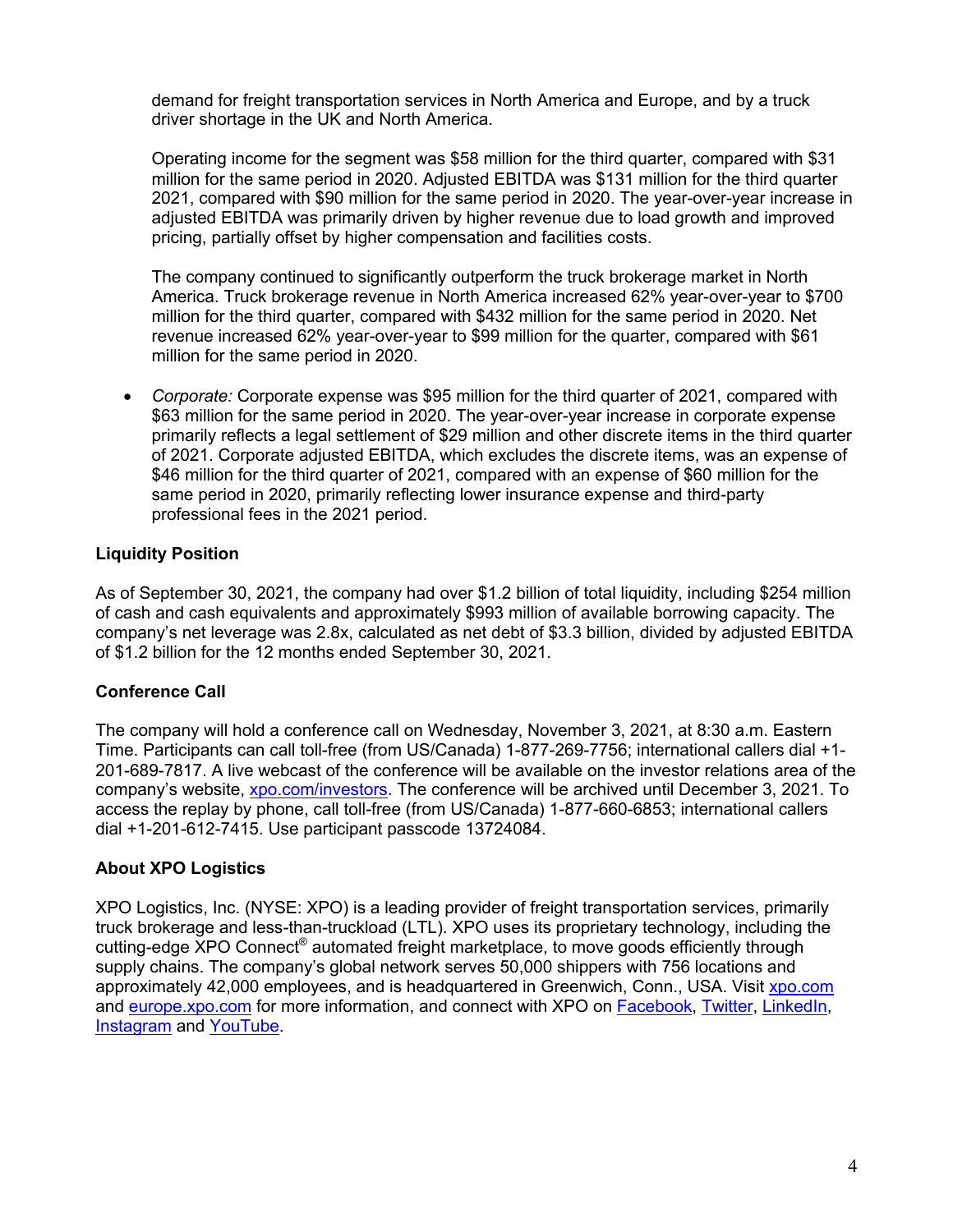#### **Non-GAAP Financial Measures**

As required by the rules of the Securities and Exchange Commission ("SEC"), we provide reconciliations of the non-GAAP financial measures contained in this press release to the most directly comparable measure under GAAP, which are set forth in the financial tables attached to this release.

XPO's non-GAAP financial measures for the three and nine months ended September 30, 2021 and 2020 used in this release include: adjusted earnings before interest, taxes, depreciation and amortization ("adjusted EBITDA") and adjusted EBITDA margin on a consolidated basis and for our North American less-than-truckload and brokerage and other services segments as well as adjusted EBITDA for Corporate and Intersegment Eliminations; adjusted net income from continuing operations attributable to common shareholders and adjusted diluted earnings from continuing operations per share ("adjusted EPS"); net revenue and net revenue margin by service offering; free cash flows; adjusted operating income (including and excluding gains on real estate transactions) for our North American less-than-truckload segment; and adjusted operating ratio (including and excluding gains on real estate transactions) for our North American less-than-truckload segment. Also, XPO's non-GAAP financial measures for the trailing twelve months ended September 30, 2021 and twelve months ended December 31, 2020 include adjusted EBITDA and for the three months ended September 30, 2021 include net leverage and net debt.

We believe that the above adjusted financial measures facilitate analysis of our ongoing business operations because they exclude items that may not be reflective of, or are unrelated to, XPO and its business segments' core operating performance, and may assist investors with comparisons to prior periods and assessing trends in our underlying businesses. Other companies may calculate these non-GAAP financial measures differently, and therefore our measures may not be comparable to similarly titled measures of other companies. These non-GAAP financial measures should only be used as supplemental measures of our operating performance.

Adjusted EBITDA, adjusted net income from continuing operations attributable to common shareholders and adjusted EPS include adjustments for transaction and integration costs, as well as restructuring costs, litigation settlements and other adjustments as set forth in the attached tables. Transaction and integration adjustments are generally incremental costs that result from an actual or planned acquisition, divestiture or spin-off and may include transaction costs, consulting fees, retention awards, and internal salaries and wages (to the extent the individuals are assigned fulltime to integration and transformation activities) and certain costs related to integrating and converging IT systems. Restructuring costs primarily relate to severance costs associated with business optimization initiatives. Management uses these non-GAAP financial measures in making financial, operating and planning decisions and evaluating XPO's and each business segment's ongoing performance.

We believe that free cash flow is an important measure of our ability to repay maturing debt or fund other uses of capital that we believe will enhance stockholder value. We calculate free cash flow as net cash provided by operating activities from continuing operations, less payment for purchases of property and equipment plus proceeds from sale of property and equipment. We believe that adjusted EBITDA and adjusted EBITDA margin improve comparability from period to period by removing the impact of our capital structure (interest and financing expenses), asset base (depreciation and amortization), litigation settlements, tax impacts and other adjustments as set out in the attached tables that management has determined are not reflective of core operating activities and thereby assist investors with assessing trends in our underlying businesses. We believe that adjusted net income from continuing operations attributable to common shareholders and adjusted EPS improve the comparability of our operating results from period to period by removing the impact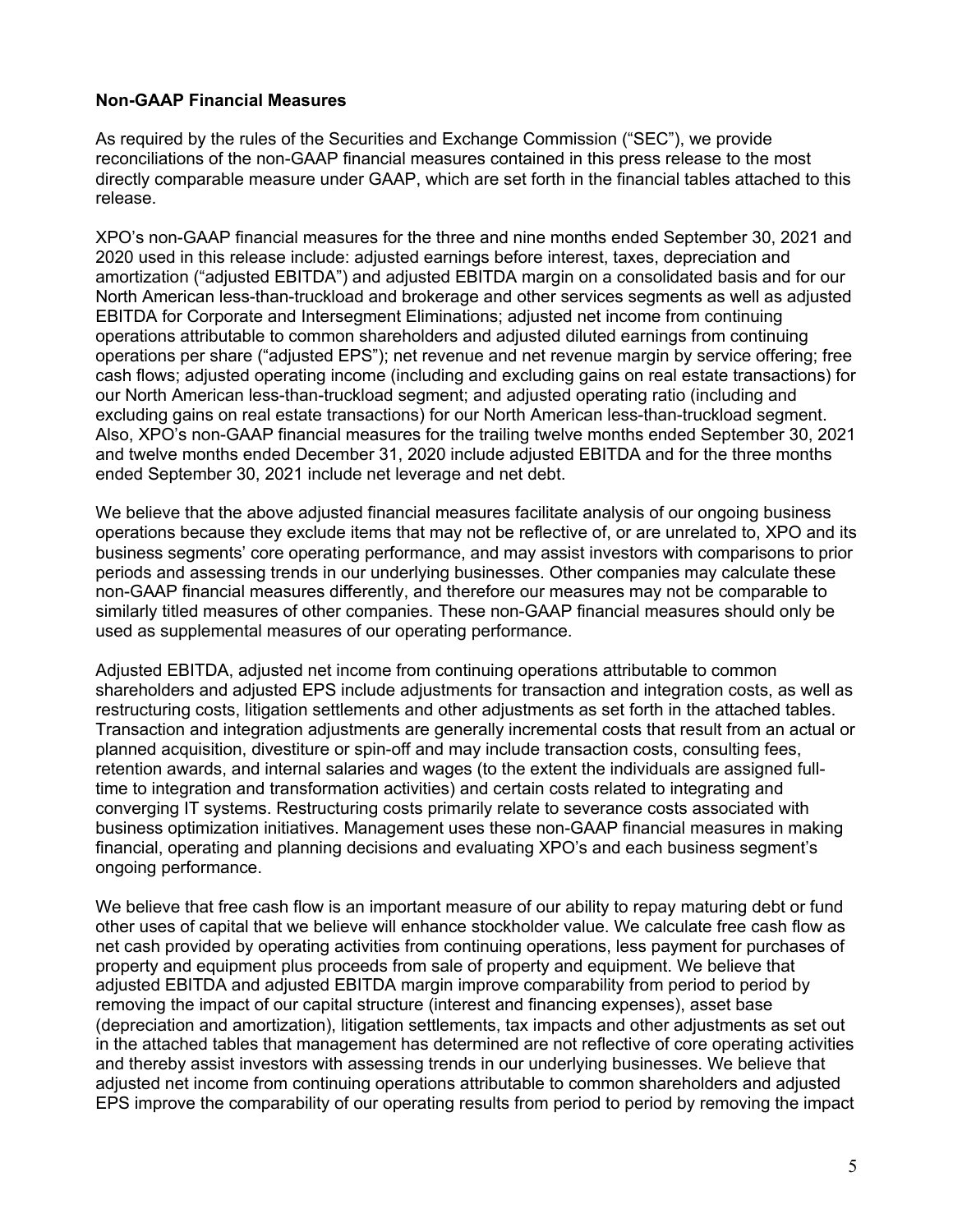of certain costs and gains that management has determined are not reflective of our core operating activities, including amortization of acquisition-related intangible assets, litigation settlements and other adjustments as set out in the attached tables. We believe that net revenue and net revenue margin improve the comparability of our operating results from period to period by removing the cost of transportation and services, in particular the cost of fuel, incurred in the reporting period as set out in the attached tables. We believe that adjusted operating income and adjusted operating ratio improve the comparability of our operating results from period to period by (i) removing the impact of certain transaction and integration costs and restructuring costs, as well as amortization expenses and (ii) including the impact of pension income incurred in the reporting period as set out in the attached tables. We believe that net leverage and net debt are important measures of our overall liquidity position and are calculated by removing cash and cash equivalents from our reported total debt and reporting net debt as a ratio of our last twelve-month reported adjusted EBITDA.

With respect to our financial targets for full year pro forma 2021 adjusted EBITDA, adjusted diluted EPS and free cash flow, and fourth quarter 2021 adjusted EBITDA, a reconciliation of these non-GAAP measures to the corresponding GAAP measures is not available without unreasonable effort due to the variability and complexity of the reconciling items described above that we exclude from these non-GAAP target measures. The variability of these items may have a significant impact on our future GAAP financial results and, as a result, we are unable to prepare the forward-looking statement of income and statement of cash flows prepared in accordance with GAAP that would be required to produce such a reconciliation.

#### *Forward-looking Statements*

*This release includes forward-looking statements within the meaning of Section 27A of the Securities Act of 1933, as amended, and Section 21E of the Securities Exchange Act of 1934, as amended, including our full year pro forma 2021 financial targets for adjusted EBITDA, depreciation and amortization (excluding acquisition-related amortization expense), interest expense, effective tax rate, adjusted diluted EPS, net capital expenditures and free cash flow; our fourth quarter 2021 financial target of adjusted EBITDA; and our 2022 financial target of at least \$1 billion of adjusted EBITDA in the North American LTL segment. All statements other than statements of historical fact are, or may be deemed to be, forward-looking statements. In some cases, forward-looking statements can be identified by the use of forward-looking terms such as "anticipate," "estimate," "believe," "continue," "could," "intend," "may," "plan," "potential," "predict," "should," "will," "expect," "objective," "projection," "forecast," "goal," "guidance," "outlook," "effort," "target," "trajectory" or the negative of these terms or other comparable terms. However, the absence of these words does not mean that the statements are not forward-looking. These forward-looking statements are based on certain assumptions and analyses made by us in light of our experience and our perception of historical trends, current conditions and expected future developments, as well as other factors we believe are appropriate in the circumstances.*

*These forward-looking statements are subject to known and unknown risks, uncertainties and assumptions that may cause actual results, levels of activity, performance or achievements to be materially different from any future results, levels of activity, performance or achievements expressed or implied by such forward-looking statements. Factors that might cause or contribute to a material difference include the risks discussed in our filings with the SEC and the following: economic conditions generally; the severity, magnitude, duration and aftereffects of the COVID-19 pandemic, including supply chain disruptions due to plant and port shutdowns and transportation delays, the global shortage of certain components such as semiconductor chips, strains on production or extraction of raw materials, cost inflation and labor and equipment shortages, which may lower levels of service, including the timeliness, productivity and quality of service, and government responses to these factors; our ability to align our investments in capital assets,*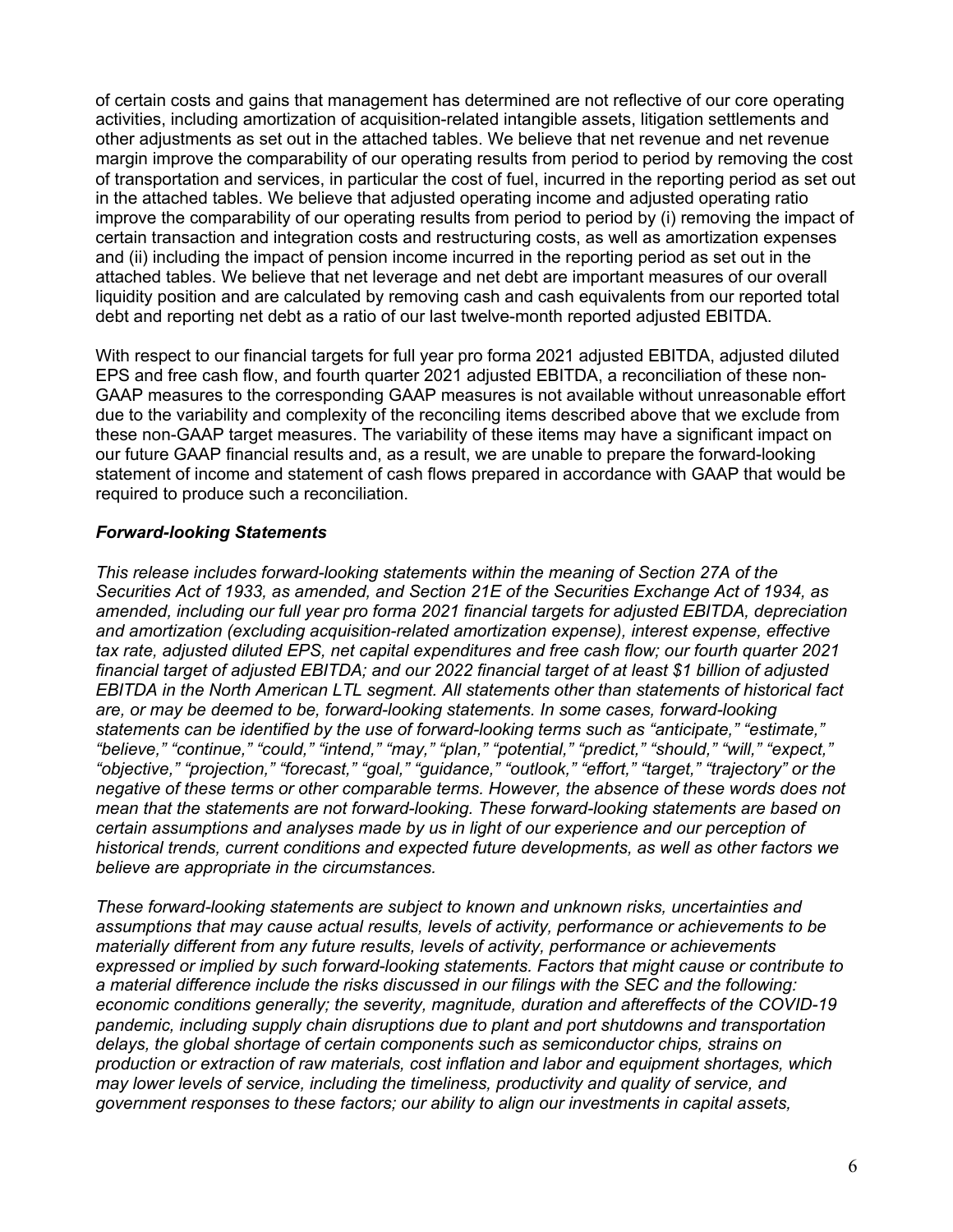*including equipment, service centers and warehouses, to our customers' demands; our ability to implement our cost and revenue initiatives; our ability to successfully integrate and realize anticipated synergies, cost savings and profit improvement opportunities with respect to acquired companies; matters related to our intellectual property rights; fluctuations in currency exchange rates; fuel price and fuel surcharge changes; natural disasters, terrorist attacks or similar incidents; risks and uncertainties regarding the expected benefits of the spin-off of our logistics segment; the impact of the spin-off on the size and business diversity of our company; the ability of the spin-off to qualify for tax-free treatment for U.S. federal income tax purposes; our ability to develop and implement suitable information technology systems and prevent failures in or breaches of such systems; our substantial indebtedness; our ability to raise debt and equity capital; fluctuations in fixed and floating interest rates; our ability to maintain positive relationships with our network of thirdparty transportation providers; our ability to attract and retain qualified drivers; labor matters, including our ability to manage our subcontractors, and risks associated with labor disputes at our customers and efforts by labor organizations to organize our employees; litigation, including litigation related to alleged misclassification of independent contractors and securities class actions; risks associated with our self-insured claims; risks associated with defined benefit plans for our current and former employees; and governmental regulation, including trade compliance laws, as well as changes in international trade policies and tax regimes; governmental or political actions, including the United Kingdom's exit from the European Union; and competition and pricing pressures.*

*All forward-looking statements set forth in this release are qualified by these cautionary statements and there can be no assurance that the actual results or developments anticipated by us will be realized or, even if substantially realized, that they will have the expected consequences to or effects on us or our business or operations. Forward-looking statements set forth in this release speak only as of the date hereof, and we do not undertake any obligation to update forward-looking statements to reflect subsequent events or circumstances, changes in expectations or the occurrence of unanticipated events, except to the extent required by law.*

#### **Investor Contact**

Tavio Headley +1-203-413-4006 tavio.headley@xpo.com

#### **Media Contact**

Joe Checkler +1-203-423-2098 joe.checkler@xpo.com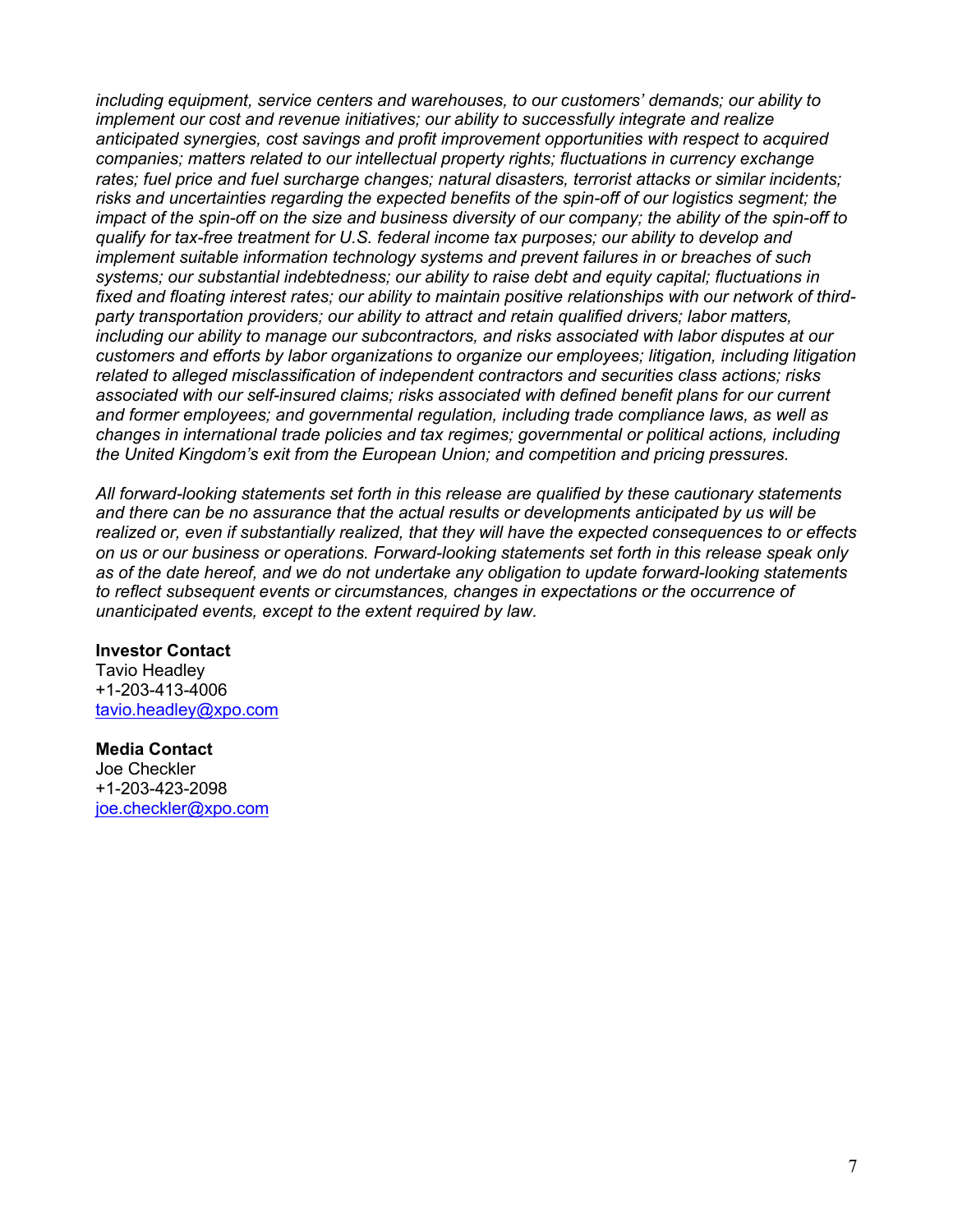| XPO Logistics, Inc.                                                                                                                                                                                                                                                                                           |                           |                |              |                          |              |                |
|---------------------------------------------------------------------------------------------------------------------------------------------------------------------------------------------------------------------------------------------------------------------------------------------------------------|---------------------------|----------------|--------------|--------------------------|--------------|----------------|
| <b>Condensed Consolidated Statements of Income (Loss)</b>                                                                                                                                                                                                                                                     |                           |                |              |                          |              |                |
| (Unaudited)<br>(In millions, except per share data)                                                                                                                                                                                                                                                           |                           |                |              |                          |              |                |
|                                                                                                                                                                                                                                                                                                               |                           |                |              |                          |              |                |
|                                                                                                                                                                                                                                                                                                               | <b>Three Months Ended</b> |                |              | <b>Nine Months Ended</b> |              |                |
|                                                                                                                                                                                                                                                                                                               | September 30              |                |              | September 30,            |              |                |
|                                                                                                                                                                                                                                                                                                               | 2021                      | 2020           |              | 2021                     |              | 2020           |
| Revenue                                                                                                                                                                                                                                                                                                       | 3.270                     | \$<br>2.675    | \$           | 9.445                    | \$           | 7.261          |
| Cost of transportation and services                                                                                                                                                                                                                                                                           | \$<br>2,306               | 1,814          |              | 6,545                    |              | 4,919          |
| Direct operating expense                                                                                                                                                                                                                                                                                      | 366                       | 310            |              | 1,058                    |              | 904            |
| Sales, general and administrative expense (1)                                                                                                                                                                                                                                                                 | 339                       | 294            |              | 1,001                    |              | 915            |
| Depreciation and amortization expense                                                                                                                                                                                                                                                                         | 118                       | 119            |              | 357                      |              | 351            |
| Transaction and integration costs                                                                                                                                                                                                                                                                             | 15                        | ÷.             |              | 26                       |              | 66             |
| Restructuring costs                                                                                                                                                                                                                                                                                           | 14                        | $\blacksquare$ |              | 16                       |              | 31             |
| Operating income <sup>(2)</sup>                                                                                                                                                                                                                                                                               | 112                       | 138            |              | 442                      |              | 75             |
| Other income                                                                                                                                                                                                                                                                                                  | (15)                      | (12)           |              | (43)                     |              | (31)           |
| Foreign currency (gain) loss                                                                                                                                                                                                                                                                                  | (4)                       | $\mathbf{1}$   |              | (2)                      |              | (5)            |
| Debt extinguishment loss                                                                                                                                                                                                                                                                                      | 46                        | ä,             |              | 54                       |              | ÷.             |
| Interest expense                                                                                                                                                                                                                                                                                              | 53                        | 81             |              | 176                      |              | 226            |
| Income (loss) from continuing operations before income tax provision (benefit)                                                                                                                                                                                                                                | 32                        | 68             |              | 257                      |              | (115)          |
| Income tax provision (benefit)                                                                                                                                                                                                                                                                                | 11                        | 31             |              | 60                       |              | (36)           |
| Income (loss) from continuing operations                                                                                                                                                                                                                                                                      | 21                        | 37             |              | 197                      |              | (79)           |
| Income (loss) from discontinued operations, net of taxes                                                                                                                                                                                                                                                      | (78)                      | 61             |              | 22                       |              | 68             |
| Net income (loss)                                                                                                                                                                                                                                                                                             | (57)                      | 98             |              | 219                      |              | (11)           |
| Net income (loss) from continuing operations attributable to noncontrolling interests                                                                                                                                                                                                                         | $\sim$                    |                |              | ÷.                       |              | 3              |
| Net income (loss) from discontinued operations attributable to noncontrolling interests                                                                                                                                                                                                                       | L.                        | (5)            |              | (5)                      |              | (7)            |
| Net income (loss) attributable to XPO                                                                                                                                                                                                                                                                         | \$<br>(57)                | \$<br>93       | \$           | 214                      | \$           | (15)           |
|                                                                                                                                                                                                                                                                                                               |                           |                |              |                          |              |                |
| Net income (loss) attributable to common shareholders (3) (4)                                                                                                                                                                                                                                                 |                           |                |              |                          |              |                |
| Continuing operations                                                                                                                                                                                                                                                                                         | \$<br>21                  | \$<br>28       | \$           | 197                      | \$           | (78)           |
| Discontinued operations                                                                                                                                                                                                                                                                                       | (78)                      | 56             |              | 17                       |              | 61             |
| Net income (loss) attributable to common shareholders                                                                                                                                                                                                                                                         | \$<br>(57)                | \$<br>84       | \$           | 214                      | \$           | (17)           |
|                                                                                                                                                                                                                                                                                                               |                           |                |              |                          |              |                |
| Basic earnings (loss) per share attributable to common shareholders <sup>(4)</sup>                                                                                                                                                                                                                            |                           |                |              |                          |              |                |
| Continuing operations                                                                                                                                                                                                                                                                                         | \$<br>0.19                | \$<br>0.30     | \$           | 1.78                     | \$           | (0.86)         |
| Discontinued operations                                                                                                                                                                                                                                                                                       | (0.69)                    | 0.63           |              | 0.15                     |              | 0.68           |
| Basic earnings (loss) per share attributable to common shareholders                                                                                                                                                                                                                                           | \$<br>(0.50)              | \$<br>0.93     | $\mathbb{S}$ | 1.93                     | $\mathbb{S}$ | (0.18)         |
| Diluted earnings (loss) per share attributable to common shareholders <sup>(4)</sup>                                                                                                                                                                                                                          |                           |                |              |                          |              |                |
| Continuing operations                                                                                                                                                                                                                                                                                         | \$<br>0.19                | \$<br>0.27     | \$           | 1.73                     | \$           | (0.86)         |
| Discontinued operations                                                                                                                                                                                                                                                                                       | (0.68)                    | 0.56           |              | 0.14                     |              | 0.68           |
| Diluted earnings (loss) per share attributable to common shareholders                                                                                                                                                                                                                                         | \$<br>(0.49)              | \$<br>0.83     | \$           | 1.87                     | \$           | (0.18)         |
|                                                                                                                                                                                                                                                                                                               |                           |                |              |                          |              |                |
| Weighted-average common shares outstanding                                                                                                                                                                                                                                                                    |                           |                |              |                          |              |                |
| Basic weighted-average common shares outstanding                                                                                                                                                                                                                                                              | 115                       | 91             |              | 111                      |              | 91             |
| Diluted weighted-average common shares outstanding                                                                                                                                                                                                                                                            | 116                       | 102            |              | 114                      |              | 91             |
| $^{(1)}$ Sales, general and administrative expenses includes \$29 million related to litigation settlements for the three and nine months ended September 30, 2021                                                                                                                                            |                           |                |              |                          |              |                |
| (2) Operating income reflects the net impact of direct and incremental COVID-19-related costs of \$1 million and \$4 million, respectively, for the three and nine months ended<br>September 30, 2021 and \$6 million and \$35 million, respectively, for the three and nine months ended September 30, 2020. |                           |                |              |                          |              |                |
| <sup>(3)</sup> Net income (loss) from continuing operations attributable to common shareholders reflects the following items:                                                                                                                                                                                 |                           |                |              |                          |              |                |
| Non-cash allocation of undistributed earnings                                                                                                                                                                                                                                                                 | \$<br>$\sim$              | \$<br>9        | \$           | ÷.                       | \$           | ÷.             |
| Preferred dividends                                                                                                                                                                                                                                                                                           | ä,                        |                |              |                          |              | $\overline{2}$ |
|                                                                                                                                                                                                                                                                                                               |                           |                |              |                          |              |                |

<sup>(4)</sup> The sum of quarterly net income (loss) attributable to common shareholders and earnings (loss) per share attributable to common shareholders may not equal year-to-date<br>amounts due to differences in the weighted-avera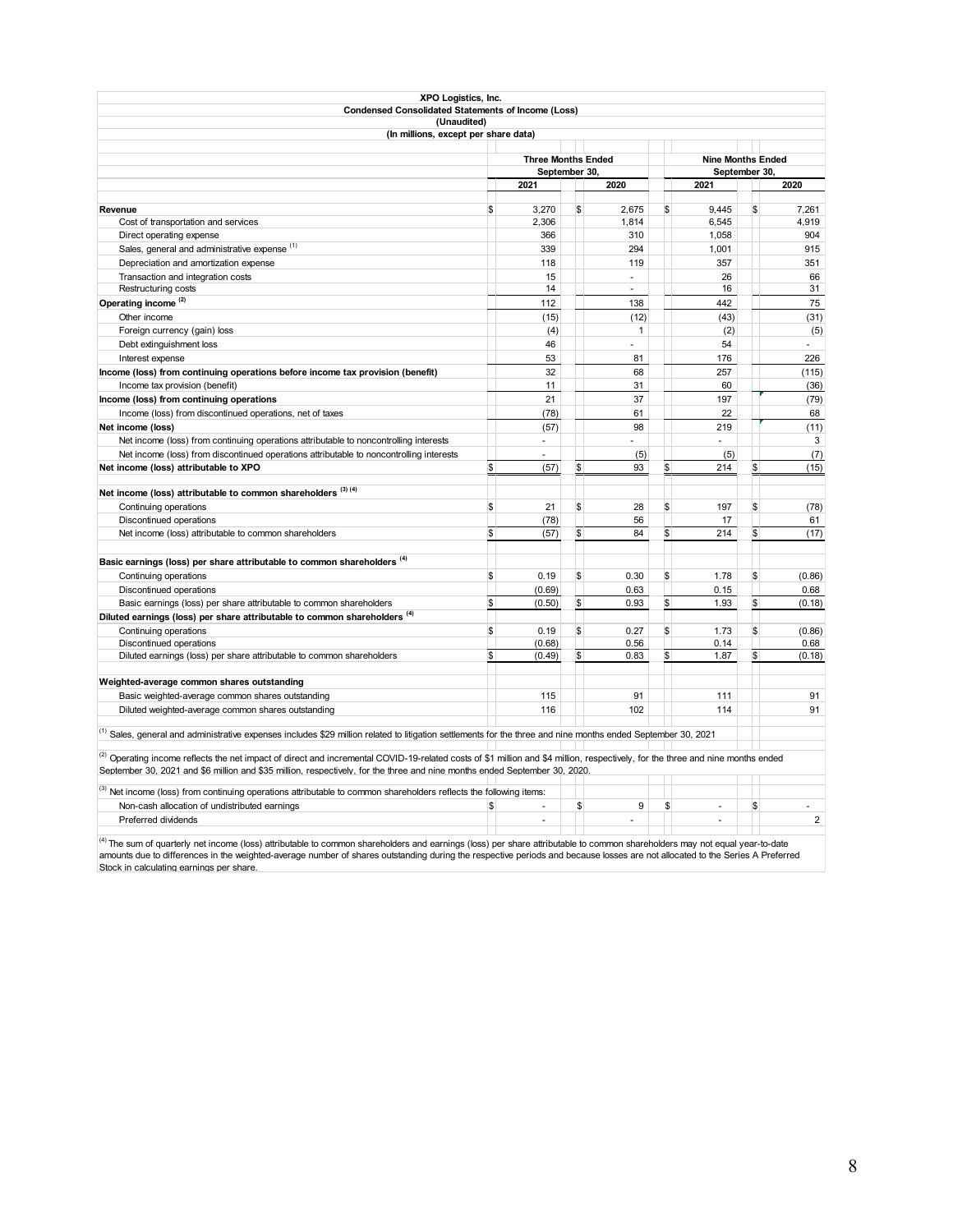| XPO Logistics, Inc.                                                                              |                |              |
|--------------------------------------------------------------------------------------------------|----------------|--------------|
| <b>Condensed Consolidated Balance Sheets</b>                                                     |                |              |
| (Unaudited)                                                                                      |                |              |
| (In millions, except per share data)                                                             |                |              |
|                                                                                                  | September 30,  | December 31, |
|                                                                                                  | 2021           | 2020         |
| <b>ASSETS</b>                                                                                    |                |              |
| <b>Current assets</b>                                                                            |                |              |
| Cash and cash equivalents                                                                        | \$<br>254      | \$<br>1,731  |
| Accounts receivable, net of allowances of \$47 and \$46, respectively                            | 1,987          | 1,680        |
| Other current assets                                                                             | 284            | 303          |
| Current assets of discontinued operations                                                        | 25             | 1.664        |
| <b>Total current assets</b>                                                                      | 2,550          | 5,378        |
| Long-term assets                                                                                 |                |              |
| Property and equipment, net of \$1,765 and \$1,646 in accumulated depreciation, respectively     | 1,821          | 1,891        |
| Operating lease assets                                                                           | 829            | 844          |
| Goodwill                                                                                         | 2,493          | 2,536        |
| Identifiable intangible assets, net of \$598 and \$536 in accumulated amortization, respectively | 603            | 675          |
| Other long-term assets                                                                           | 237            | 187          |
| Long-term assets of discontinued operations                                                      | $\overline{a}$ | 4,666        |
| <b>Total long-term assets</b>                                                                    | 5,983          | 10,799       |
| <b>Total assets</b>                                                                              | \$<br>8,533    | \$<br>16,177 |
|                                                                                                  |                |              |
|                                                                                                  |                |              |
| <b>LIABILITIES AND STOCKHOLDERS' EQUITY</b>                                                      |                |              |
| <b>Current liabilities</b>                                                                       |                |              |
| Accounts payable                                                                                 | \$<br>963      | \$<br>854    |
| Accrued expenses                                                                                 | 1,199          | 1,044        |
| Short-term borrowings and current maturities of long-term debt                                   | 56             | 1,281        |
| Short-term operating lease liabilities                                                           | 153            | 152          |
| Other current liabilities                                                                        | 132            | 102          |
| Current liabilities of discontinued operations                                                   | 24             | 1,728        |
| <b>Total current liabilities</b>                                                                 | 2,527          | 5,161        |
| Long-term liabilities                                                                            |                |              |
| Long-term debt                                                                                   | 3,515          | 5,240        |
| Deferred tax liability                                                                           | 306            | 286          |
| Employee benefit obligations                                                                     | 126            | 131          |
| Long-term operating lease liabilities                                                            | 677            | 696          |
| Other long-term liabilities                                                                      | 366            | 384          |
| Long-term liabilities of discontinued operations                                                 | ÷,             | 1,430        |
| <b>Total long-term liabilities</b>                                                               | 4.990          | 8,167        |
|                                                                                                  |                |              |
| Stockholders' equity                                                                             |                |              |
| Convertible perpetual preferred stock, \$0.001 par value; 10 shares authorized; — and 0.001      |                |              |
| of Series A shares issued and outstanding as of September 30, 2021 and December 31, 2020,        |                |              |
| respectively                                                                                     |                | 1            |
| Common stock, \$0.001 par value; 300 shares authorized; 115 and 102 shares issued and            |                |              |
| outstanding as of September 30, 2021 and December 31, 2020, respectively                         | $\blacksquare$ | ÷.           |
| Additional paid-in capital                                                                       | 1,176          | 1,998        |
| Retained earnings                                                                                | (79)           | 868          |
| Accumulated other comprehensive loss                                                             | (81)           | (158)        |
| Total stockholders' equity before noncontrolling interests                                       | 1,016          | 2,709        |
| Noncontrolling interests                                                                         |                | 140          |
| <b>Total equity</b>                                                                              | 1,016          | 2,849        |
| <b>Total liabilities and equity</b>                                                              | \$<br>8,533    | \$<br>16,177 |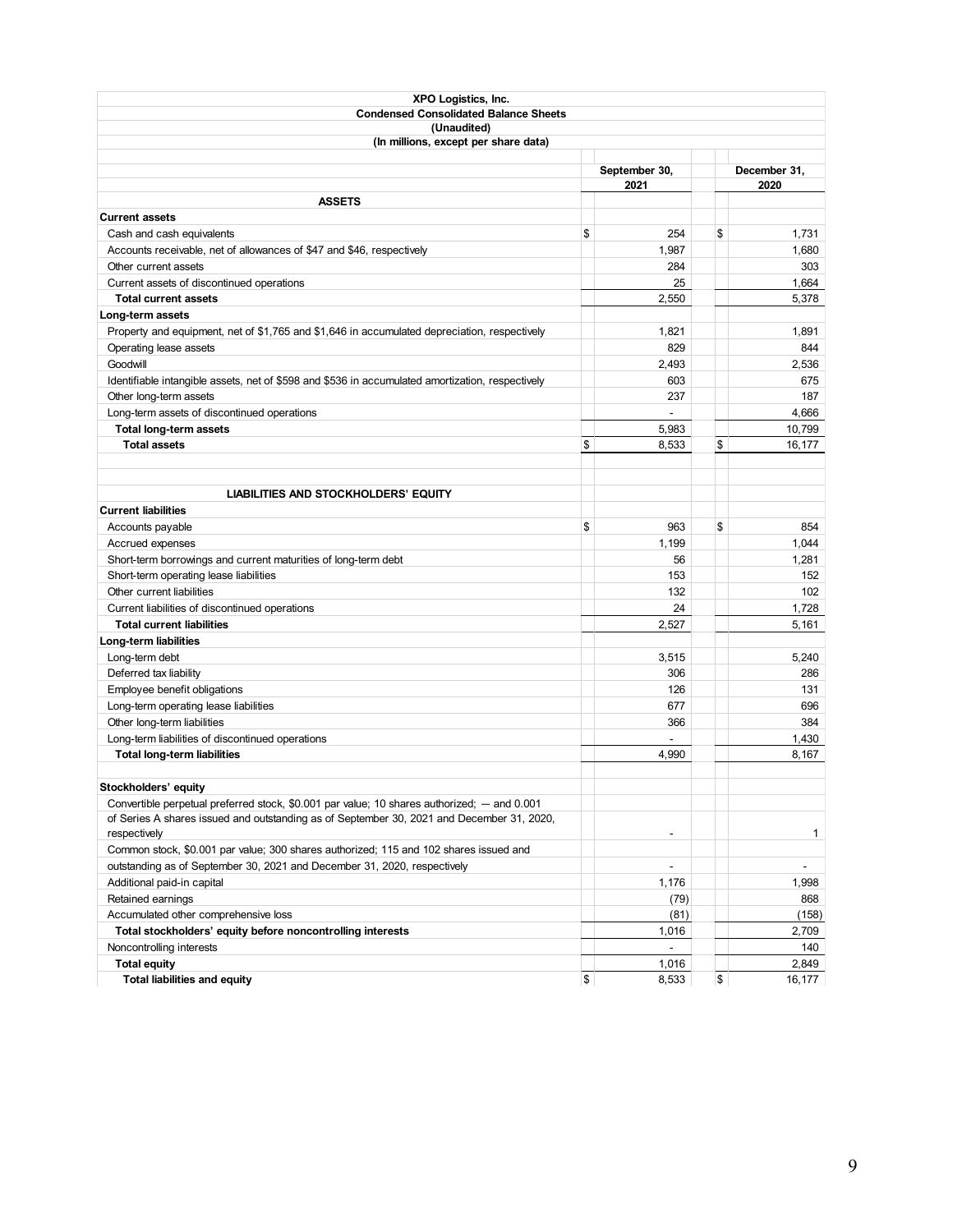| <b>XPO Logistics, Inc.</b>                                                                                     |                          |                          |
|----------------------------------------------------------------------------------------------------------------|--------------------------|--------------------------|
| <b>Condensed Consolidated Statements of Cash Flows</b>                                                         |                          |                          |
| (Unaudited)                                                                                                    |                          |                          |
| (In millions)                                                                                                  |                          |                          |
|                                                                                                                |                          |                          |
|                                                                                                                | <b>Nine Months Ended</b> |                          |
|                                                                                                                | September 30,<br>2021    | 2020                     |
|                                                                                                                |                          |                          |
| Cash flows from operating activities of continuing operations                                                  |                          |                          |
| Net income (loss)                                                                                              | \$<br>219                | \$<br>(11)               |
| Income from discontinued operations, net of taxes                                                              | 22                       | 68                       |
| Income (loss) from continuing operations                                                                       | 197                      | (79)                     |
| Adjustments to reconcile net income (loss) from continuing operations to net cash<br>from operating activities |                          |                          |
|                                                                                                                |                          |                          |
| Depreciation, amortization and net lease activity                                                              | 357                      | 351                      |
| Stock compensation expense                                                                                     | 29                       | 36                       |
| Accretion of debt                                                                                              | 15                       | 14                       |
| Deferred tax expense                                                                                           | 5                        | 12                       |
| Debt extinguishment loss                                                                                       | 54                       |                          |
| Unrealized (gain) loss on foreign currency option and forward contracts                                        | 1                        | (1)                      |
| Gains on sales of property and equipment<br>Other                                                              | (36)<br>4                | (67)                     |
|                                                                                                                |                          | 45                       |
| Changes in assets and liabilities                                                                              |                          |                          |
| Accounts receivable                                                                                            | (371)                    | (165)                    |
| Other assets                                                                                                   | (1)                      | (54)                     |
| Accounts payable                                                                                               | 133                      | (29)                     |
| Accrued expenses and other liabilities                                                                         | 171                      | 229                      |
| Net cash provided by operating activities from continuing operations                                           | 558                      | 292                      |
| Cash flows from investing activities of continuing operations                                                  |                          |                          |
| Payment for purchases of property and equipment                                                                | (212)<br>72              | (220)<br>137             |
| Proceeds from sale of property and equipment<br>Other                                                          | (3)                      | 5                        |
| Net cash used in investing activities from continuing operations                                               | (143)                    | (78)                     |
| Cash flows from financing activities of continuing operations                                                  |                          |                          |
| Proceeds from issuance of debt                                                                                 | $\blacksquare$           | 1,155                    |
| Proceeds from (repayment of) borrowings related to securitization program                                      | (24)                     | 25                       |
| Repurchase of debt                                                                                             | (2,769)                  |                          |
| Proceeds from borrowings on ABL facility                                                                       |                          | 820                      |
| Repayment of borrowings on ABL facility                                                                        | (200)                    | (620)                    |
| Repayment of debt and finance leases                                                                           | (63)                     | (50)                     |
| Payment for debt issuance costs                                                                                | (5)                      | (21)                     |
| Issuance (repurchase) of common stock                                                                          | 384                      | (114)                    |
| Change in bank overdrafts                                                                                      | 33                       | 19                       |
| Payment for tax withholdings for restricted shares                                                             | (25)                     | (21)                     |
| Distribution from GXO                                                                                          | 794                      | $\overline{\phantom{0}}$ |
| Other                                                                                                          | (5)                      | 2                        |
| Net cash provided by (used in) financing activities from continuing operations                                 | (1,880)                  | 1,195                    |
| Cash flows from discontinued operations                                                                        |                          |                          |
| Operating activities of discontinued operations                                                                | 68                       | 398                      |
| Investing activities of discontinued operations                                                                | (95)                     | (145)                    |
| Financing activities of discontinued operations                                                                | (302)                    | (12)                     |
| Net cash provided by (used in) discontinued operations                                                         | (329)                    | 241                      |
| Effect of exchange rates on cash, cash equivalents and restricted cash                                         | (7)                      | (2)                      |
| Net increase (decrease) in cash, cash equivalents and restricted cash                                          | (1,801)                  | 1,648                    |
| Cash, cash equivalents and restricted cash, beginning of period                                                | 2,065                    | 387                      |
| Cash, cash equivalents and restricted cash, end of period                                                      | 264                      | 2,035                    |
| Less: Cash, cash equivalents and restricted cash of discontinued operations, end of                            |                          |                          |
| period                                                                                                         |                          | 404                      |
| Cash, cash equivalents and restricted cash of continuing operations, end of period                             | \$<br>264                | \$<br>1,631              |
|                                                                                                                |                          |                          |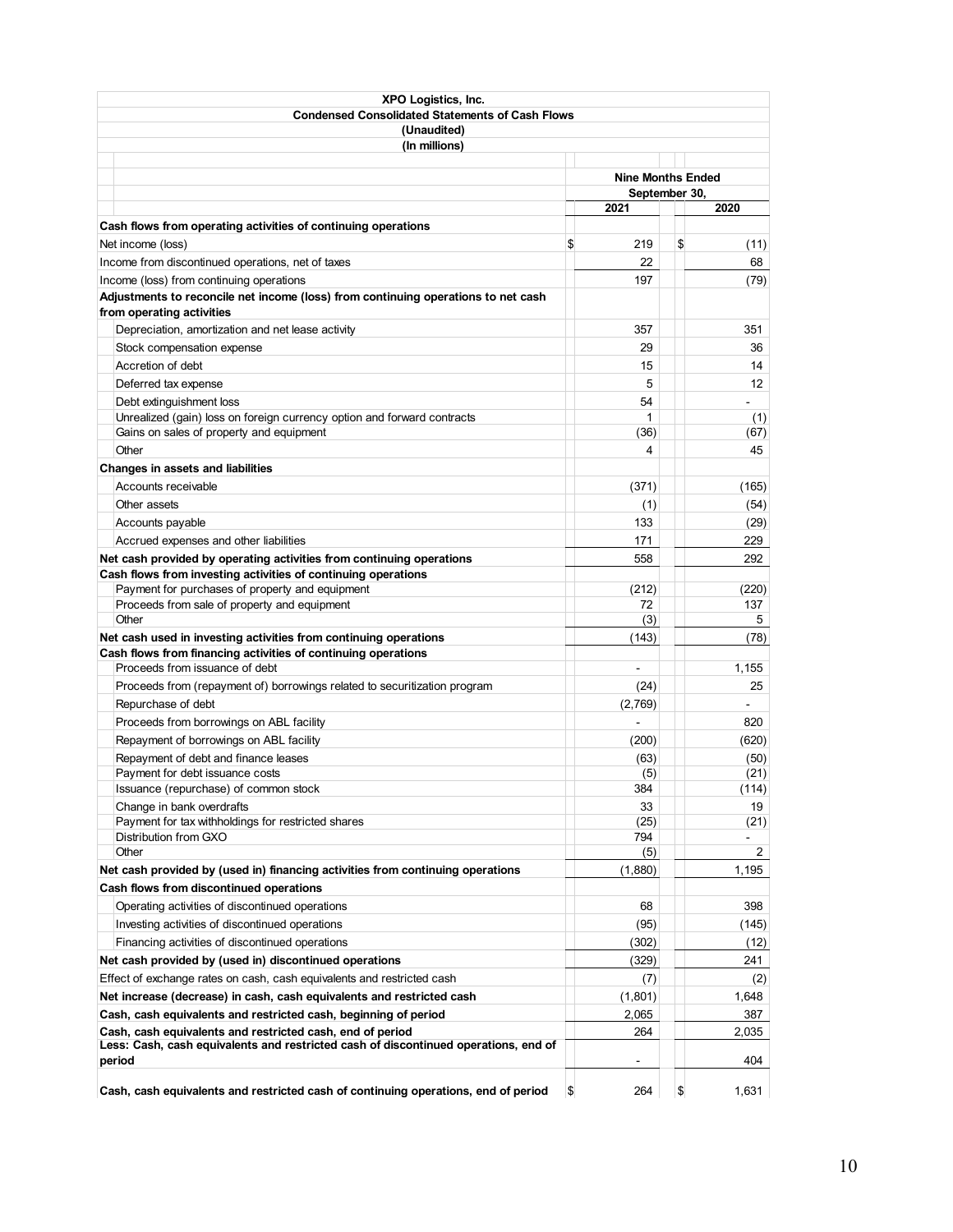|                                                                                                                                                                    |                          |                                          | North American Less-Than-Truckload Segment |              |                                         |           |
|--------------------------------------------------------------------------------------------------------------------------------------------------------------------|--------------------------|------------------------------------------|--------------------------------------------|--------------|-----------------------------------------|-----------|
|                                                                                                                                                                    |                          | <b>Summary Financial Table</b>           |                                            |              |                                         |           |
|                                                                                                                                                                    |                          | (Unaudited)                              |                                            |              |                                         |           |
|                                                                                                                                                                    |                          | (In millions)                            |                                            |              |                                         |           |
|                                                                                                                                                                    |                          |                                          |                                            |              |                                         |           |
|                                                                                                                                                                    | 2021                     | Three Months Ended September 30,<br>2020 | Change %                                   | 2021         | Nine Months Ended September 30,<br>2020 |           |
|                                                                                                                                                                    |                          |                                          |                                            |              |                                         | Change %  |
| Revenue (excluding fuel surcharge revenue)                                                                                                                         | \$<br>904                | \$<br>825                                | 9.6%                                       | \$<br>2,648  | \$<br>2,300                             | 15.1%     |
| Fuel surcharge revenue                                                                                                                                             | 167                      | 108                                      | 54.6%                                      | 466          | 323                                     | 44.3%     |
| Revenue                                                                                                                                                            | 1.071                    | 933                                      | 14.8%                                      | 3.114        | 2.623                                   | 18.7%     |
| Salaries, wages and employee benefits                                                                                                                              | 495                      | 443                                      | 11.7%                                      | 1,434        | 1,287                                   | 11.4%     |
| Purchased transportation                                                                                                                                           | 124                      | 89                                       | 39.3%                                      | 334          | 246                                     | 35.8%     |
| Fuel and fuel-related taxes                                                                                                                                        | 73                       | 46                                       | 58.7%                                      | 207          | 138                                     | 50.0%     |
| Other operating expenses                                                                                                                                           | 151                      | 113                                      | 33.6%                                      | 430          | 377                                     | 14.1%     |
| Depreciation and amortization                                                                                                                                      | 57                       | 55                                       | 3.6%                                       | 169          | 169                                     | 0.0%      |
| Rents and leases                                                                                                                                                   | 21                       | 17                                       | 23.5%                                      | 58           | 47                                      | 23.4%     |
| Transaction and integration costs                                                                                                                                  | 1                        |                                          | 100.0%                                     | 1            | 5                                       | $-80.0%$  |
| Restructuring costs                                                                                                                                                |                          |                                          | 0.0%                                       |              | 5                                       | $-100.0%$ |
| Operating income <sup>(1)</sup>                                                                                                                                    | 149                      | 170                                      | $-12.4%$                                   | 481          | 349                                     | 37.8%     |
| Operating ratio <sup>(2)</sup>                                                                                                                                     | 86.1%                    | 81.7%                                    |                                            | 84.6%        | 86.7%                                   |           |
| Other income <sup>(3)</sup>                                                                                                                                        | 15                       | 12                                       |                                            | 43           | 33                                      |           |
| Amortization expense                                                                                                                                               | 8                        | 8                                        |                                            | 25           | 25                                      |           |
| Transaction and integration costs                                                                                                                                  | 1                        | L,                                       |                                            | $\mathbf{1}$ | 5                                       |           |
| Restructuring costs                                                                                                                                                |                          |                                          |                                            |              | 5                                       |           |
| Adjusted operating income <sup>(4)</sup>                                                                                                                           | \$<br>173                | \$<br>190                                | $-8.9%$                                    | \$<br>550    | \$<br>417                               | 31.9%     |
| Adjusted operating ratio <sup>(4)(5)</sup>                                                                                                                         | 83.9%                    | 79.7%                                    |                                            | 82.3%        | 84.1%                                   |           |
| Depreciation expense                                                                                                                                               | 49                       | 47                                       | 4.3%                                       | 144          | 144                                     | 0.0%      |
| Other                                                                                                                                                              | $\overline{\phantom{0}}$ | $\mathbf{1}$                             | $-100.0%$                                  |              | 1                                       | $-100.0%$ |
| Adjusted EBITDA <sup>(4)</sup>                                                                                                                                     | \$<br>222                | \$<br>238                                | $-6.7%$                                    | \$<br>694    | \$<br>562                               | 23.5%     |
| Adjusted EBITDA margin (4) (6)                                                                                                                                     | 20.8%                    | 25.3%                                    |                                            | 22.3%        | 21.4%                                   |           |
| Gains on real estate transactions                                                                                                                                  | (5)                      | (26)                                     |                                            | (27)         | (63)                                    |           |
| Adjusted operating income, excluding gains                                                                                                                         |                          |                                          |                                            |              |                                         |           |
| on real estate transactions                                                                                                                                        | \$<br>168                | \$<br>164                                | 2.4%                                       | \$<br>523    | \$<br>354                               | 47.7%     |
| Adjusted operating ratio, excluding gains on<br>real estate transactions                                                                                           | 84.4%                    | 82.5%                                    |                                            | 83.2%        | 86.5%                                   |           |
| (1) Operating income reflects the net impact of direct and incremental COVID 10 related sects of \$1 million and \$4 million, respectively, for the three and pine |                          |                                          |                                            |              |                                         |           |

 $(2)$  Operating ratio is calculated as (1 - (Operating income divided by Revenue)). <sup>(1)</sup> Operating income reflects the net impact of direct and incremental COVID-19-related costs of \$1 million and \$4 million, respectively, for the three and nine months ended September 30, 2021 and \$4 million and \$25 million, respectively, for the three and nine months ended September 30, 2020.

 $(3)$  Other income primarily consists of pension income.

 $(4)$  See the "Non-GAAP Financial Measures" section of the press release.

 $^{(5)}$  Adjusted operating ratio is calculated as (1 - (Adjusted operating income divided by Revenue)).

 $(6)$  Adjusted EBITDA margin is calculated as Adjusted EBITDA divided by Revenue.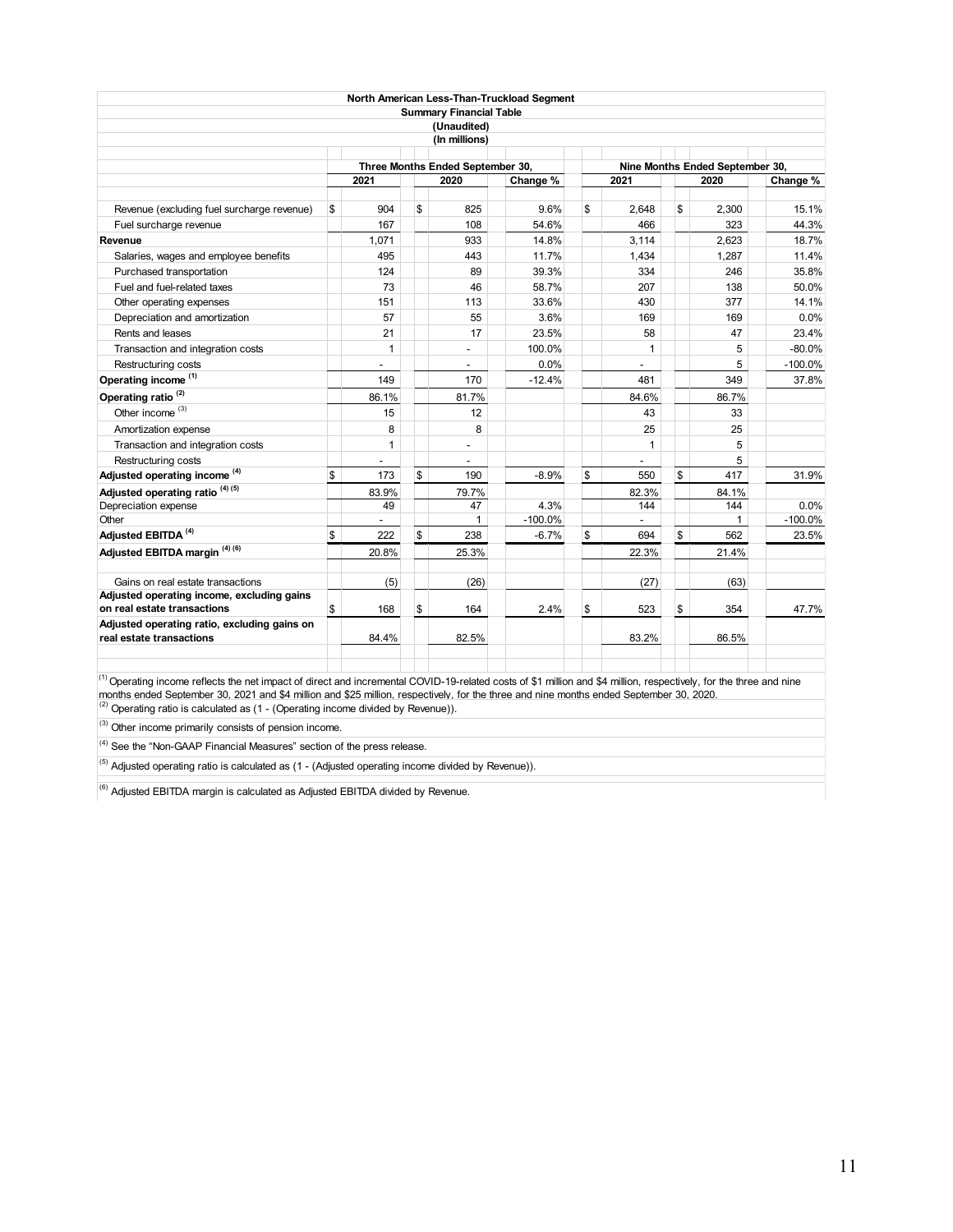|                                                                                                     |               |        | North American Less-Than-Truckload Segment |          |              |                                 |          |
|-----------------------------------------------------------------------------------------------------|---------------|--------|--------------------------------------------|----------|--------------|---------------------------------|----------|
|                                                                                                     |               |        | <b>Summary Data Table</b>                  |          |              |                                 |          |
|                                                                                                     |               |        | (Unaudited)                                |          |              |                                 |          |
|                                                                                                     |               |        | Three Months Ended September 30,           |          |              | Nine Months Ended September 30, |          |
|                                                                                                     |               | 2021   | 2020                                       | Change % | 2021         | 2020                            | Change % |
| Pounds per day (thousands)                                                                          |               | 72,152 | 69,952                                     | 3.1%     | 73,138       | 66,730                          | 9.6%     |
| Shipments per day                                                                                   |               | 50,637 | 50,953                                     | $-0.6%$  | 51,187       | 48,393                          | 5.8%     |
| Average weight per shipment (in pounds)                                                             |               | 1,425  | 1,373                                      | 3.8%     | 1,429        | 1.379                           | 3.6%     |
| Gross revenue per shipment                                                                          | \$            | 336.95 | \$<br>292.45                               | 15.2%    | \$<br>326.08 | \$<br>290.92                    | 12.1%    |
| Gross revenue per hundredweight (including fuel surcharges)                                         | $\frac{1}{2}$ | 23.65  | \$<br>21.30                                | 11.0%    | \$<br>22.82  | \$<br>21.10                     | 8.2%     |
| Gross revenue per hundredweight (excluding fuel surcharges)                                         | $\frac{1}{2}$ | 20.02  | \$<br>18.90                                | 6.0%     | \$<br>19.47  | \$<br>18.57                     | 4.9%     |
| Average length of haul (in miles)                                                                   |               | 847.0  | 837.2                                      |          | 838.9        | 822.7                           |          |
| Total average load factor (1)                                                                       |               | 23,905 | 24,205                                     | $-1.2%$  | 24,237       | 24,191                          | 0.2%     |
| Average age of tractor fleet (years)                                                                |               | 5.86   | 5.68                                       |          |              |                                 |          |
| Number of working days                                                                              |               | 64.0   | 64.0                                       |          | 190.5        | 191.5                           |          |
| $\frac{1}{10}$ Total overgon load footer equals freight nound miles divided by total linebout miles |               |        |                                            |          |              |                                 |          |

 $(1)$  Total average load factor equals freight pound miles divided by total linehaul miles.

|                                                                                                                                                                           |             |              | <b>Brokerage and Other Services Segment</b> |          |     |       |               |                                 |           |
|---------------------------------------------------------------------------------------------------------------------------------------------------------------------------|-------------|--------------|---------------------------------------------|----------|-----|-------|---------------|---------------------------------|-----------|
|                                                                                                                                                                           |             |              | <b>Summary Financial Table</b>              |          |     |       |               |                                 |           |
|                                                                                                                                                                           |             |              | (Unaudited)                                 |          |     |       |               |                                 |           |
|                                                                                                                                                                           |             |              | (In millions)                               |          |     |       |               |                                 |           |
|                                                                                                                                                                           |             |              | Three Months Ended September 30,            |          |     |       |               | Nine Months Ended September 30, |           |
|                                                                                                                                                                           | 2021        |              | 2020                                        | Change % |     | 2021  |               | 2020                            | Change %  |
| Revenue                                                                                                                                                                   | \$<br>2,261 | \$           | 1.778                                       | 27.2%    | \$  | 6.493 | \$            | 4.738                           | 37.0%     |
| Cost of transportation and services                                                                                                                                       | 1.762       |              | 1.357                                       | 29.8%    |     | 4.983 |               | 3.588                           | 38.9%     |
| Direct operating expense                                                                                                                                                  | 175         |              | 164                                         | 6.7%     |     | 531   |               | 472                             | 12.5%     |
| Sales, general and administrative expense                                                                                                                                 | 193         |              | 167                                         | 15.6%    |     | 593   |               | 518                             | 14.5%     |
| Depreciation and amortization                                                                                                                                             | 60          |              | 59                                          | 1.7%     |     | 180   |               | 168                             | 7.1%      |
| Transaction and integration costs                                                                                                                                         | 5           |              | $\overline{\phantom{a}}$                    | 100.0%   |     | 8     |               | 15                              | $-46.7%$  |
| Restructuring costs                                                                                                                                                       | 8           |              | $\overline{\phantom{0}}$                    | 100.0%   |     | 9     |               | 19                              | $-52.6%$  |
| Operating income (loss) <sup>(1)</sup>                                                                                                                                    | \$<br>58    | $\mathbb{S}$ | 31                                          | 87.1%    | \$  | 189   | $\mathbf{s}$  | (42)                            | <b>NM</b> |
| Other income (expense)                                                                                                                                                    |             |              |                                             |          |     |       |               | (1)                             |           |
| Depreciation and amortization                                                                                                                                             | 60          |              | 59                                          |          |     | 180   |               | 168                             |           |
| Transaction and integration costs                                                                                                                                         | 5           |              | $\overline{\phantom{a}}$                    |          |     | 8     |               | 15                              |           |
| Restructuring costs                                                                                                                                                       | 8           |              | $\overline{\phantom{a}}$                    |          |     | 9     |               | 19                              |           |
| Adjusted EBITDA <sup>(2)</sup>                                                                                                                                            | \$<br>131   | \$           | 90                                          | 45.6%    | l\$ | 386   | $\mathbf{\$}$ | 159                             | 142.8%    |
| Adjusted EBITDA margin <sup>(2)(3)</sup>                                                                                                                                  | 5.8%        |              | 5.1%                                        |          |     | 5.9%  |               | 3.4%                            |           |
| NM - Not meaningful.                                                                                                                                                      |             |              |                                             |          |     |       |               |                                 |           |
| (1) Operating income reflects the net impact of direct and incremental COVID-19-related costs of \$- million and \$- million, respectively, for the three and nine months |             |              |                                             |          |     |       |               |                                 |           |
| ended September 30, 2021 and \$2 million and \$9 million, respectively, for the three and nine months ended September 30, 2020.                                           |             |              |                                             |          |     |       |               |                                 |           |

 $<sup>(2)</sup>$  See the "Non-GAAP Financial Measures" section of the press release.</sup>

 $^{(3)}$  Adjusted EBITDA margin is calculated as Adjusted EBITDA divided by Revenue.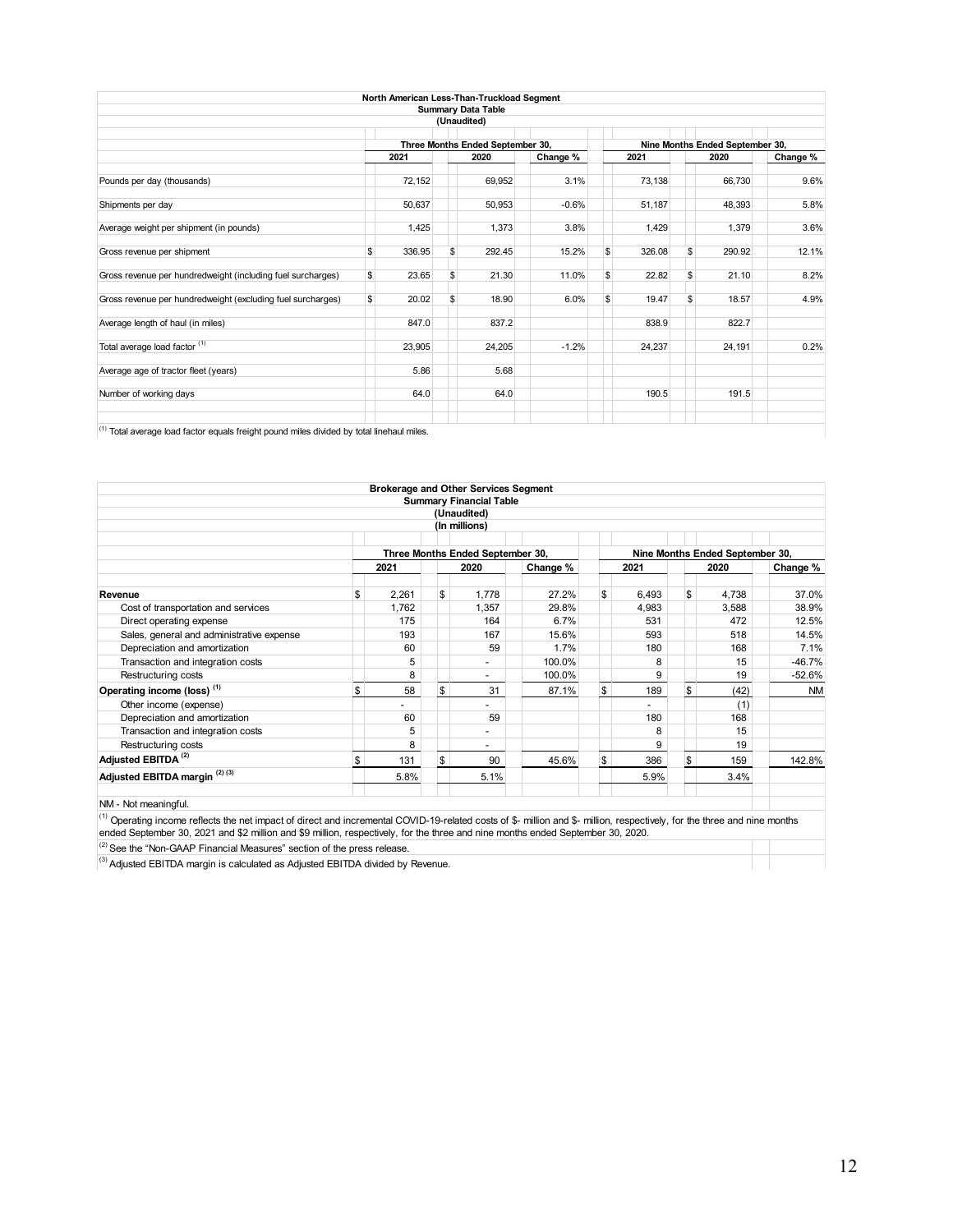|                                                                                                                                                         | XPO Logistics, Inc.              |          |       |                                 |             |
|---------------------------------------------------------------------------------------------------------------------------------------------------------|----------------------------------|----------|-------|---------------------------------|-------------|
|                                                                                                                                                         | Key Data by Service Offering     |          |       |                                 |             |
|                                                                                                                                                         | (Unaudited)                      |          |       |                                 |             |
|                                                                                                                                                         | (In millions)                    |          |       |                                 |             |
|                                                                                                                                                         | Three Months Ended September 30, |          |       | Nine Months Ended September 30, |             |
|                                                                                                                                                         | 2021                             |          | 2020  | 2021                            | 2020        |
| Revenue                                                                                                                                                 |                                  |          |       |                                 |             |
| North America                                                                                                                                           |                                  |          |       |                                 |             |
| Less-Than-Truckload                                                                                                                                     | \$<br>1.091                      | \$       | 941   | \$<br>3.165                     | \$<br>2.652 |
| <b>Truck Brokerage</b>                                                                                                                                  | 700                              |          | 432   | 1,903                           | 1,062       |
| <b>Last Mile</b>                                                                                                                                        | 250                              |          | 243   | 765                             | 662         |
| Other Brokerage <sup>(1)</sup>                                                                                                                          | 547                              |          | 413   | 1,486                           | 1,108       |
| <b>Total North America</b>                                                                                                                              | 2,588                            |          | 2,029 | 7,319                           | 5.484       |
| Europe                                                                                                                                                  | 757                              |          | 687   | 2,311                           | 1,894       |
| Eliminations                                                                                                                                            | (75)                             |          | (41)  | (185)                           | (117)       |
| <b>Total Revenue</b>                                                                                                                                    | \$<br>3.270                      | <b>S</b> | 2,675 | \$<br>9,445                     | \$<br>7.261 |
| <b>Net Revenue</b>                                                                                                                                      |                                  |          |       |                                 |             |
| North America                                                                                                                                           |                                  |          |       |                                 |             |
| Less-Than-Truckload                                                                                                                                     | \$<br>469                        | \$       | 442   | \$<br>1,401                     | \$<br>1.200 |
| <b>Truck Brokerage</b>                                                                                                                                  | 99                               |          | 61    | 299                             | 170         |
| Last Mile                                                                                                                                               | 74                               |          | 85    | 249                             | 236         |
| Other Brokerage                                                                                                                                         | 131                              |          | 96    | 350                             | 255         |
| <b>Total North America</b>                                                                                                                              | 773                              |          | 684   | 2.299                           | 1.861       |
| Europe                                                                                                                                                  | 191                              |          | 177   | 601                             | 481         |
| Total Net Revenue <sup>(2)</sup>                                                                                                                        | \$<br>964                        | \$       | 861   | \$<br>2.900                     | \$<br>2.342 |
| Net Revenue Margin                                                                                                                                      |                                  |          |       |                                 |             |
| <b>North America</b>                                                                                                                                    |                                  |          |       |                                 |             |
| Less-Than-Truckload                                                                                                                                     | 42.9%                            |          | 47.0% | 44.2%                           | 45.2%       |
| <b>Truck Brokerage</b>                                                                                                                                  | 14.1%                            |          | 14.2% | 15.7%                           | 16.0%       |
| Last Mile                                                                                                                                               | 29.7%                            |          | 35.1% | 32.6%                           | 35.7%       |
| Other Brokerage                                                                                                                                         | 23.9%                            |          | 23.1% | 23.6%                           | 23.0%       |
| <b>Total North America</b>                                                                                                                              | 29.8%                            |          | 33.7% | 31.4%                           | 33.9%       |
| Europe                                                                                                                                                  | 25.2%                            |          | 25.7% | 26.0%                           | 25.4%       |
| <b>Overall Net Revenue Margin</b>                                                                                                                       | 29.5%                            |          | 32.2% | 30.7%                           | 32.3%       |
| <sup>(1)</sup> Other brokerage includes intermodal and drayage, expedite, freight forwarding and managed transportation services.                       |                                  |          |       |                                 |             |
| <sup>(2)</sup> Net revenue equals Revenue less Cost of transportation and services. See the "Non-GAAP Financial Measures" section of the press release. |                                  |          |       |                                 |             |
| Less-Than-Truckload revenue is before intercompany eliminations and includes revenue from the Company's trailer manufacturing business.                 |                                  |          |       |                                 |             |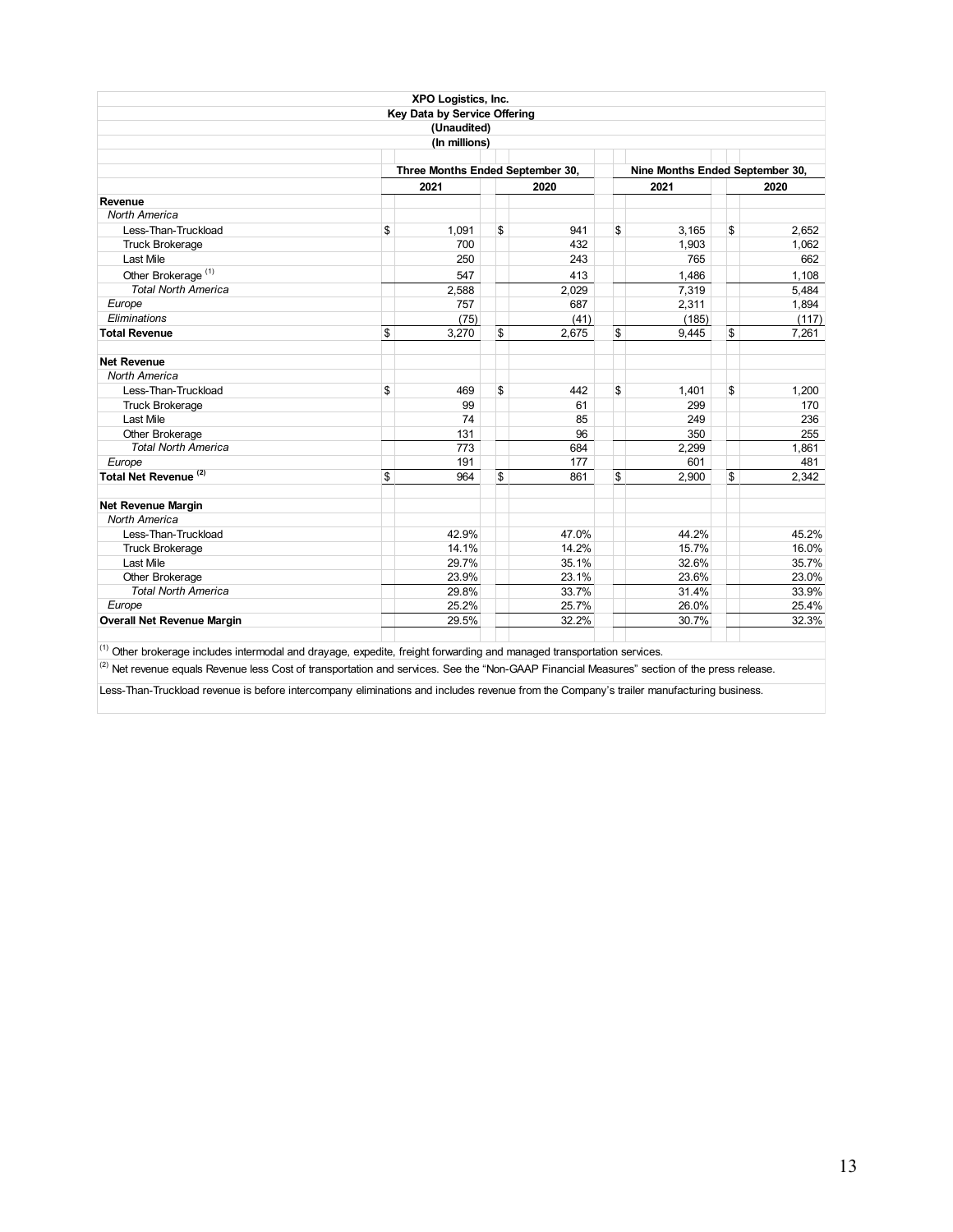|                                               |            |     | <b>Corporate and Intersegment Eliminations</b> |           |             |     |                                 |          |
|-----------------------------------------------|------------|-----|------------------------------------------------|-----------|-------------|-----|---------------------------------|----------|
|                                               |            |     | <b>Summary Financial Table</b>                 |           |             |     |                                 |          |
|                                               |            |     | (Unaudited)                                    |           |             |     |                                 |          |
|                                               |            |     | (In millions)                                  |           |             |     |                                 |          |
|                                               |            |     |                                                |           |             |     |                                 |          |
|                                               |            |     | Three Months Ended September 30,               |           |             |     | Nine Months Ended September 30, |          |
|                                               | 2021       |     | 2020                                           | Change %  | 2021        |     | 2020                            | Change % |
| Sales, general and administrative expense (1) | \$<br>79   | \$  | 58                                             | 36.2%     | \$<br>196   | \$  | 165                             | 18.8%    |
| Depreciation and amortization                 |            |     | 5                                              | $-80.0\%$ | 8           |     | 14                              | $-42.9%$ |
| Transaction and integration costs             | 9          |     | $\overline{\phantom{0}}$                       | 100.0%    | 17          |     | 46                              | $-63.0%$ |
| Restructuring costs                           | 6          |     | $\overline{\phantom{0}}$                       | 100.0%    | 7           |     |                                 | 0.0%     |
| Operating loss <sup>(2)</sup>                 | \$<br>(95) | \$  | (63)                                           | 50.8%     | \$<br>(228) | \$. | (232)                           | $-1.7%$  |
| Other income (expense) <sup>(3)</sup>         | 4          |     | (2)                                            |           | 3           |     | $\overline{2}$                  |          |
| Depreciation and amortization                 |            |     | 5                                              |           | 8           |     | 14                              |          |
| Litigation settlements                        | 29         |     | $\overline{\phantom{0}}$                       |           | 29          |     | $\overline{\phantom{a}}$        |          |
| Transaction and integration costs             | 9          |     | $\overline{\phantom{a}}$                       |           | 17          |     | 46                              |          |
| Restructuring costs                           | 6          |     | $\overline{\phantom{0}}$                       |           | 7           |     | $\overline{7}$                  |          |
| Adjusted EBITDA <sup>(4)</sup>                | \$<br>(46) | l\$ | (60)                                           | $-23.3%$  | \$<br>(164) | \$  | (163)                           | 0.6%     |
|                                               |            |     |                                                |           |             |     |                                 |          |

<sup>(1)</sup> Sales, general and administrative expenses includes \$29 million related to litigation settlements for the three and nine months ended September 30, 2021 (2) Operating loss reflects the net impact of direct and incremental COVID-19-related costs of \$- million and \$- million, respectively, for the three and nine months ended September 30, 2021 and \$- million and \$1 million, respectively, for the three and nine months ended September 30, 2020.

<sup>(3)</sup> Other income (expense) consists of pension income, foreign currency gain (loss) and other income (expense).

<sup>(4)</sup> See the "Non-GAAP Financial Measures" section of the press release.

Intersegment eliminations represent intercompany activity between the Company's reportable segments that is eliminated upon consolidation. The following table summarizes the intersegment eliminations by line item.

|                                     | <b>Three Months Ended</b> |            |  | <b>Nine Months Ended</b> |    |                          |  |
|-------------------------------------|---------------------------|------------|--|--------------------------|----|--------------------------|--|
|                                     | September 30,             |            |  | September 30,            |    |                          |  |
|                                     | 2021                      | 2020       |  | 2021                     |    | 2020                     |  |
|                                     |                           |            |  |                          |    |                          |  |
| Revenue                             | (62)                      | \$<br>(36) |  | (162)                    | ß. | (100)                    |  |
| Cost of transportation and services | (62)                      | (36)       |  | (162)                    |    | (100)                    |  |
| <b>Operating income</b>             | $\overline{\phantom{0}}$  |            |  |                          |    | $\overline{\phantom{0}}$ |  |

|                                                                                                                                                                  | XPO Logistics, Inc. |               |                                            |          |              |       |     |                                 |           |
|------------------------------------------------------------------------------------------------------------------------------------------------------------------|---------------------|---------------|--------------------------------------------|----------|--------------|-------|-----|---------------------------------|-----------|
|                                                                                                                                                                  |                     |               | <b>Reconciliation of Non-GAAP Measures</b> |          |              |       |     |                                 |           |
|                                                                                                                                                                  |                     | (Unaudited)   |                                            |          |              |       |     |                                 |           |
|                                                                                                                                                                  |                     | (In millions) |                                            |          |              |       |     |                                 |           |
|                                                                                                                                                                  |                     |               | Three Months Ended September 30,           |          |              |       |     | Nine Months Ended September 30, |           |
|                                                                                                                                                                  | 2021                |               | 2020                                       | Change % |              | 2021  |     | 2020                            | Change %  |
|                                                                                                                                                                  |                     |               |                                            |          |              |       |     |                                 |           |
| Reconciliation of Income (Loss) from Continuing Operations to<br><b>Adjusted EBITDA</b>                                                                          |                     |               |                                            |          |              |       |     |                                 |           |
| Income (loss) from continuing operations                                                                                                                         | \$<br>21            | \$            | 37                                         | $-43.2%$ | \$           | 197   | \$  | (79)                            | <b>NM</b> |
| Debt extinguishment loss                                                                                                                                         | 46                  |               |                                            |          |              | 54    |     |                                 |           |
| Interest expense                                                                                                                                                 | 53                  |               | 81                                         |          |              | 176   |     | 226                             |           |
| Income tax provision (benefit)                                                                                                                                   | 11                  |               | 31                                         |          |              | 60    |     | (36)                            |           |
| Depreciation and amortization expense                                                                                                                            | 118                 |               | 119                                        |          |              | 357   |     | 351                             |           |
| Unrealized (gain) loss on foreign currency option and forward contracts                                                                                          |                     |               | ٠                                          |          |              |       |     | (1)                             |           |
| Litigation settlements                                                                                                                                           | 29                  |               | ۰                                          |          |              | 29    |     |                                 |           |
| Transaction and integration costs                                                                                                                                | 15                  |               | ۰                                          |          |              | 26    |     | 66                              |           |
| Restructuring costs                                                                                                                                              | 14                  |               | ٠                                          |          |              | 16    |     | 31                              |           |
| Adjusted EBITDA <sup>(1)</sup>                                                                                                                                   | \$<br>307           | $\mathbb{S}$  | 268                                        | 14.6%    | $\mathbb{S}$ | 916   | \$. | 558                             | 64.2%     |
| Revenue                                                                                                                                                          | \$<br>3,270         | \$            | 2,675                                      | 22.2%    | \$           | 9,445 | \$  | 7,261                           | 30.1%     |
| Adjusted EBITDA margin (1) (2)                                                                                                                                   | 9.4%                |               | 10.0%                                      |          |              | 9.7%  |     | 7.7%                            |           |
| NM - Not meaningful.                                                                                                                                             |                     |               |                                            |          |              |       |     |                                 |           |
| <sup>(1)</sup> See the "Non-GAAP Financial Measures" section of the press release. Adjusted EBITDA was prepared assuming 100% ownership of XPO Logistics Europe. |                     |               |                                            |          |              |       |     |                                 |           |

 $(2)$  Adjusted EBITDA margin is calculated as Adjusted EBITDA divided by Revenue.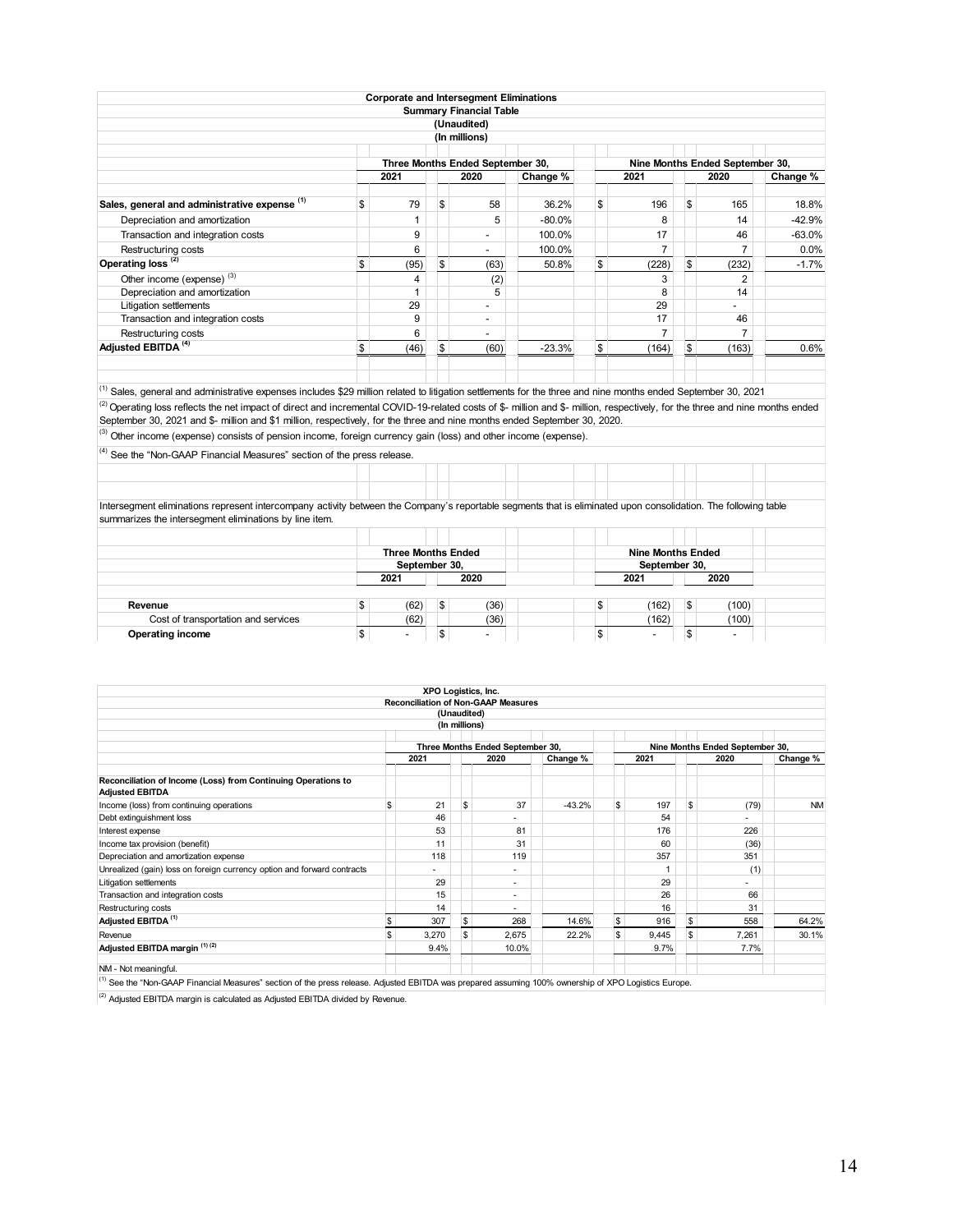| XPO Logistics, Inc.<br>Reconciliation of Non-GAAP Measures (cont.)                                                                                                                                                                                                                                                                                              |               |                           |                      |                                                                                                                                                                                                                                                                                                                               |    |                |
|-----------------------------------------------------------------------------------------------------------------------------------------------------------------------------------------------------------------------------------------------------------------------------------------------------------------------------------------------------------------|---------------|---------------------------|----------------------|-------------------------------------------------------------------------------------------------------------------------------------------------------------------------------------------------------------------------------------------------------------------------------------------------------------------------------|----|----------------|
| (Unaudited)                                                                                                                                                                                                                                                                                                                                                     |               |                           |                      |                                                                                                                                                                                                                                                                                                                               |    |                |
| (In millions)                                                                                                                                                                                                                                                                                                                                                   |               |                           |                      |                                                                                                                                                                                                                                                                                                                               |    |                |
|                                                                                                                                                                                                                                                                                                                                                                 |               | <b>Three Months Ended</b> |                      |                                                                                                                                                                                                                                                                                                                               |    |                |
|                                                                                                                                                                                                                                                                                                                                                                 |               | September 30,             |                      |                                                                                                                                                                                                                                                                                                                               |    |                |
|                                                                                                                                                                                                                                                                                                                                                                 |               | 2021                      | 2020                 | <b>Nine Months Ended</b><br>September 30,<br>2021<br>\$<br>197<br>54<br>$\mathbf{1}$<br>65<br>$\mathbf{1}$<br>29<br>26<br>16<br>(49)<br>(4)<br>÷<br>\$<br>336<br>\$<br>2.95<br>114<br>\$<br>14<br>16<br>8<br>6<br>5<br>\$<br>49<br><b>Nine Months Ended</b><br>September 30,<br>2021<br>\$<br>558<br>(212)<br>72<br>\$<br>418 |    | 2020           |
|                                                                                                                                                                                                                                                                                                                                                                 |               |                           |                      |                                                                                                                                                                                                                                                                                                                               |    |                |
| Reconciliation of Net Income (Loss) from Continuing Operations and Diluted Earnings<br>(Loss) Per Share from Continuing Operations to Adjusted Net Income from Continuing<br>Operations and Adjusted Earnings Per Share from Continuing Operations                                                                                                              |               |                           |                      |                                                                                                                                                                                                                                                                                                                               |    |                |
| Net income (loss) from continuing operations attributable to common shareholders                                                                                                                                                                                                                                                                                | \$            | 21                        | \$<br>28             |                                                                                                                                                                                                                                                                                                                               | \$ | (78)           |
| Debt extinguishment loss                                                                                                                                                                                                                                                                                                                                        |               | 46                        |                      |                                                                                                                                                                                                                                                                                                                               |    | ÷.             |
| Unrealized (gain) loss on foreign currency option and forward contracts                                                                                                                                                                                                                                                                                         |               |                           |                      |                                                                                                                                                                                                                                                                                                                               |    | (1)            |
| Amortization of acquisition-related intangible assets                                                                                                                                                                                                                                                                                                           |               | 22                        | 22                   |                                                                                                                                                                                                                                                                                                                               |    | 65             |
| ABL amendment cost                                                                                                                                                                                                                                                                                                                                              |               | $\mathbf{1}$              | ÷,                   |                                                                                                                                                                                                                                                                                                                               |    | $\sim$         |
| Litigation settlements                                                                                                                                                                                                                                                                                                                                          |               | 29                        | ÷,                   |                                                                                                                                                                                                                                                                                                                               |    | ÷.             |
| Transaction and integration costs                                                                                                                                                                                                                                                                                                                               |               | 15                        | $\overline{a}$       |                                                                                                                                                                                                                                                                                                                               |    | 66             |
| Restructuring costs                                                                                                                                                                                                                                                                                                                                             |               | 14                        | ÷.                   |                                                                                                                                                                                                                                                                                                                               |    | 31             |
| Income tax associated with the adjustments above (1)                                                                                                                                                                                                                                                                                                            |               | (35)                      | (5)                  |                                                                                                                                                                                                                                                                                                                               |    | (35)           |
| Discrete and other tax-related adjustments <sup>(2)</sup>                                                                                                                                                                                                                                                                                                       |               | (4)                       |                      |                                                                                                                                                                                                                                                                                                                               |    |                |
| Allocation of undistributed earnings                                                                                                                                                                                                                                                                                                                            |               | ÷.                        | (1)                  |                                                                                                                                                                                                                                                                                                                               |    | (9)            |
| Adjusted net income from continuing operations attributable to                                                                                                                                                                                                                                                                                                  |               |                           |                      |                                                                                                                                                                                                                                                                                                                               |    |                |
| common shareholders <sup>(3)</sup>                                                                                                                                                                                                                                                                                                                              | S.            | 109                       | \$<br>44             |                                                                                                                                                                                                                                                                                                                               | \$ | 39             |
| Adjusted diluted earnings from continuing operations per share (3)                                                                                                                                                                                                                                                                                              | $\mathsf{\$}$ | 0.94                      | \$<br>0.42           |                                                                                                                                                                                                                                                                                                                               | \$ | 0.38           |
| Weighted-average common shares outstanding                                                                                                                                                                                                                                                                                                                      |               |                           |                      |                                                                                                                                                                                                                                                                                                                               |    |                |
| Diluted weighted-average common shares outstanding                                                                                                                                                                                                                                                                                                              |               | 116                       | 102                  |                                                                                                                                                                                                                                                                                                                               |    | 102            |
| <sup>(1)</sup> This line item reflects the aggregate tax benefit of all non-tax related adjustments reflected in the table above. The detail by line item is as follows:                                                                                                                                                                                        |               |                           |                      |                                                                                                                                                                                                                                                                                                                               |    |                |
| Debt extinguishment loss                                                                                                                                                                                                                                                                                                                                        | \$            | 12                        | \$<br>$\overline{a}$ |                                                                                                                                                                                                                                                                                                                               | \$ | $\overline{a}$ |
| Unrealized (gain) loss on foreign currency option and forward contracts                                                                                                                                                                                                                                                                                         |               |                           |                      |                                                                                                                                                                                                                                                                                                                               |    | $\sim$         |
| Amortization of acquisition-related intangible assets                                                                                                                                                                                                                                                                                                           |               | 6                         | 5                    |                                                                                                                                                                                                                                                                                                                               |    | 15             |
| Litigation settlements                                                                                                                                                                                                                                                                                                                                          |               | 8                         | ÷.                   |                                                                                                                                                                                                                                                                                                                               |    | $\overline{a}$ |
| Transaction and integration costs                                                                                                                                                                                                                                                                                                                               |               | $\overline{4}$            | $\overline{a}$       |                                                                                                                                                                                                                                                                                                                               |    | 13             |
| Restructuring costs                                                                                                                                                                                                                                                                                                                                             |               | 5                         | $\frac{1}{2}$        |                                                                                                                                                                                                                                                                                                                               |    | $\overline{7}$ |
|                                                                                                                                                                                                                                                                                                                                                                 | S.            | 35                        | \$<br>5              |                                                                                                                                                                                                                                                                                                                               | \$ | 35             |
|                                                                                                                                                                                                                                                                                                                                                                 |               |                           |                      |                                                                                                                                                                                                                                                                                                                               |    |                |
| The income tax rate applied to reconciling items is based on the GAAP annual effective tax rate, excluding discrete items and contribution- and margin-based taxes.                                                                                                                                                                                             |               |                           |                      |                                                                                                                                                                                                                                                                                                                               |    |                |
| $^{(2)}$ Discrete tax items reflect a tax benefit related to a tax planning initiative that resulted in the recognition of a long-term capital loss offset by tax expense due to valuation<br>allowances that were recognized as a result of the spin-off of our logistics business.<br>(3) See the "Non-GAAP Financial Measures" section of the press release. |               |                           |                      |                                                                                                                                                                                                                                                                                                                               |    |                |
|                                                                                                                                                                                                                                                                                                                                                                 |               | <b>Three Months Ended</b> |                      |                                                                                                                                                                                                                                                                                                                               |    |                |
|                                                                                                                                                                                                                                                                                                                                                                 |               | September 30,             |                      |                                                                                                                                                                                                                                                                                                                               |    |                |
|                                                                                                                                                                                                                                                                                                                                                                 |               | 2021                      | 2020                 |                                                                                                                                                                                                                                                                                                                               |    | 2020           |
| Reconciliation of Cash Flows from Operating Activities of Continuing Operations to Free<br><b>Cash Flow</b>                                                                                                                                                                                                                                                     |               |                           |                      |                                                                                                                                                                                                                                                                                                                               |    |                |
| Net cash provided by operating activities from continuing operations                                                                                                                                                                                                                                                                                            | \$            | 250                       | \$<br>138            |                                                                                                                                                                                                                                                                                                                               | \$ | 292            |
| Payment for purchases of property and equipment                                                                                                                                                                                                                                                                                                                 |               | (77)                      | (66)                 |                                                                                                                                                                                                                                                                                                                               |    | (220)          |
| Proceeds from sale of property and equipment                                                                                                                                                                                                                                                                                                                    |               | 12                        | 66                   |                                                                                                                                                                                                                                                                                                                               |    | 137            |
| Free Cash Flow <sup>(1)</sup>                                                                                                                                                                                                                                                                                                                                   | $\mathsf{\$}$ | 185                       | \$<br>138            |                                                                                                                                                                                                                                                                                                                               | \$ | 209            |
|                                                                                                                                                                                                                                                                                                                                                                 |               |                           |                      |                                                                                                                                                                                                                                                                                                                               |    |                |

 $(1)$  See the "Non-GAAP Financial Measures" section of the press release.